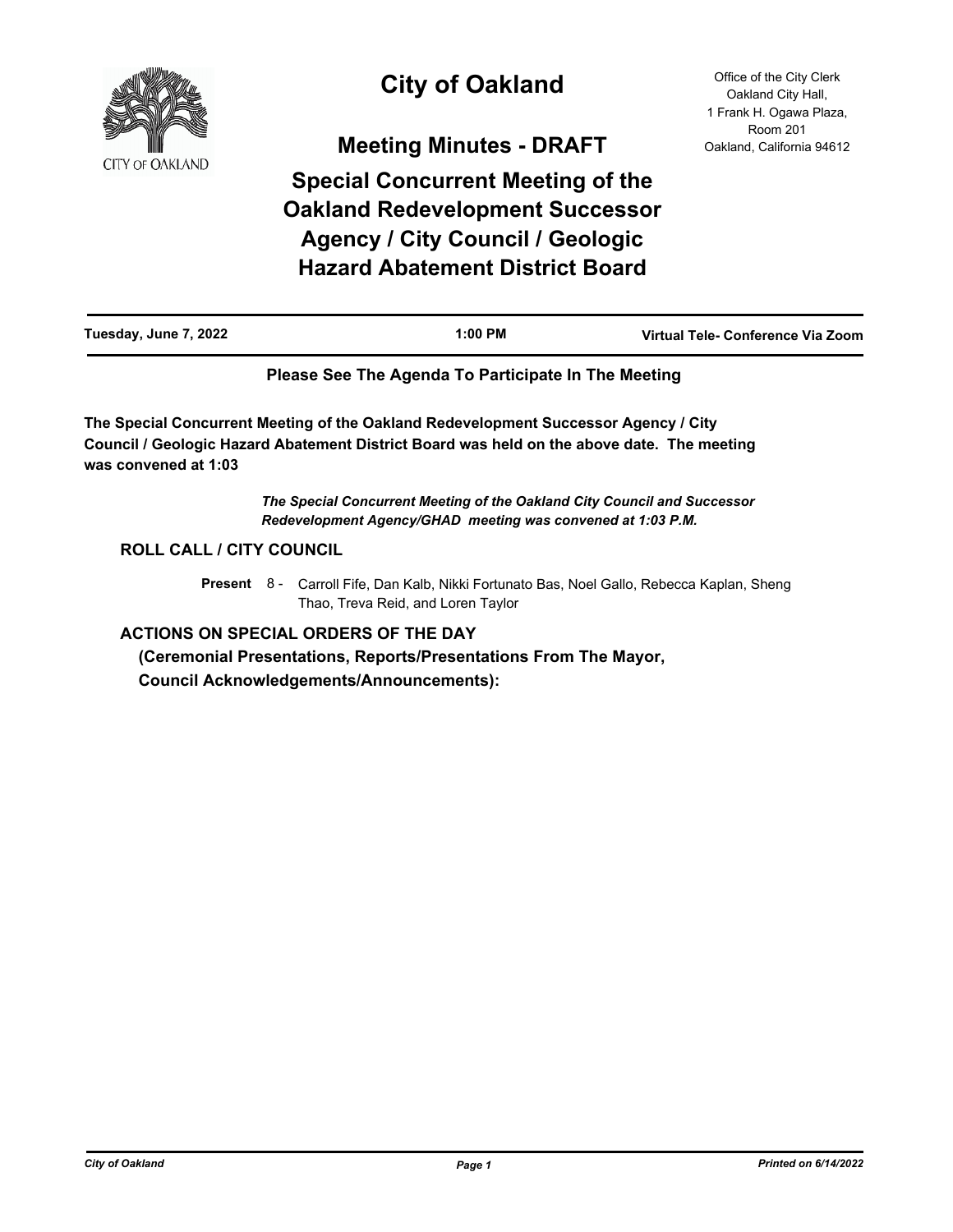# **MODIFICATIONS TO THE AGENDA AND PROCEDURAL ITEMS (Requests To: Reschedule Items From Consent To Non-Consent To The Next Council Agenda, Speak On Consent Calendar, Register Votes, Change Order Of Items, Reconsiderations, Pull Items Held In Committee):**

*Council President Bas requested to reorder the agenda, by hearing Ceremonial items #2.6 "Celebrating Deputy Fire Chief Melinda Drayton" and #2.7 "Oakland Zoo 100th Anniversary" first, followed by Public Comment and Ghad items #2.1-1 through #2.1-5.* 

*Council President Bas also requested that the non-consent calendar be grouped by Department and be heard in the following order: #6, "Facade And Tenant Improvements" #7 & #8 \* "22-2023 Tax And Revenue Anticipation Notes" #9 "FY 22-23 Measures M,N, Library Q, Z, D, Parks Q & Measure AA" #10 not used #12, "New Construction Notice of Funding Fy 21-23" #19, "Establish Rent Registry" #20, "Article 34" #11, "Summer Food Service Program Vendors" #15, "OFCY FY22-23 Grant Awards" #17, "Community Wide Home Together Plan" #18, "HHAP Local Action Plan" #13 "Homeless Funding report FY 22-23" #14, "Army Base For Homeless Intervention Site" #16, "Declaring Racism A Public Health Crisis"*

*Council Fife made a motion, seconded by Council President Bas, to move item #2.14 regarding "Summer Youth Employment Program" from the Consent Calendar to the Non-Consent Calendar.*

# **1 PUBLIC COMMENT: COMMENTS ON ALL ITEMS WILL BE TAKEN AT THIS TIME. COMMENTS FOR ITEMS NOT ON THE AGENDA WILL BE TAKEN DURING OPEN FORUM**

*80 Speakers spoke during Public Comment.*

# **2 CONSENT CALENDAR (CC) ITEMS:**

**COUNCIL PRESIDENT FORTUNATO BAS RELINQUISHED THE CHAIR AT 4:00 PM AND COUNCILMEMBER TAYLOR PRESIDED AS CHAIRPERSON OF THE JOINT MEETING OF LEONA QUARRY AND OAKLAND AREA GEOLOGIC HAZARD ABATEMENT DISTRICTS.**

# **2.1 AT THIS TIME, THE JOINT MEETING OF LEONA QUARRY AND OAKLAND AREA GEOLOGIC HAZARD ABATEMENT DISTRICTS SHALL BE CONVENED**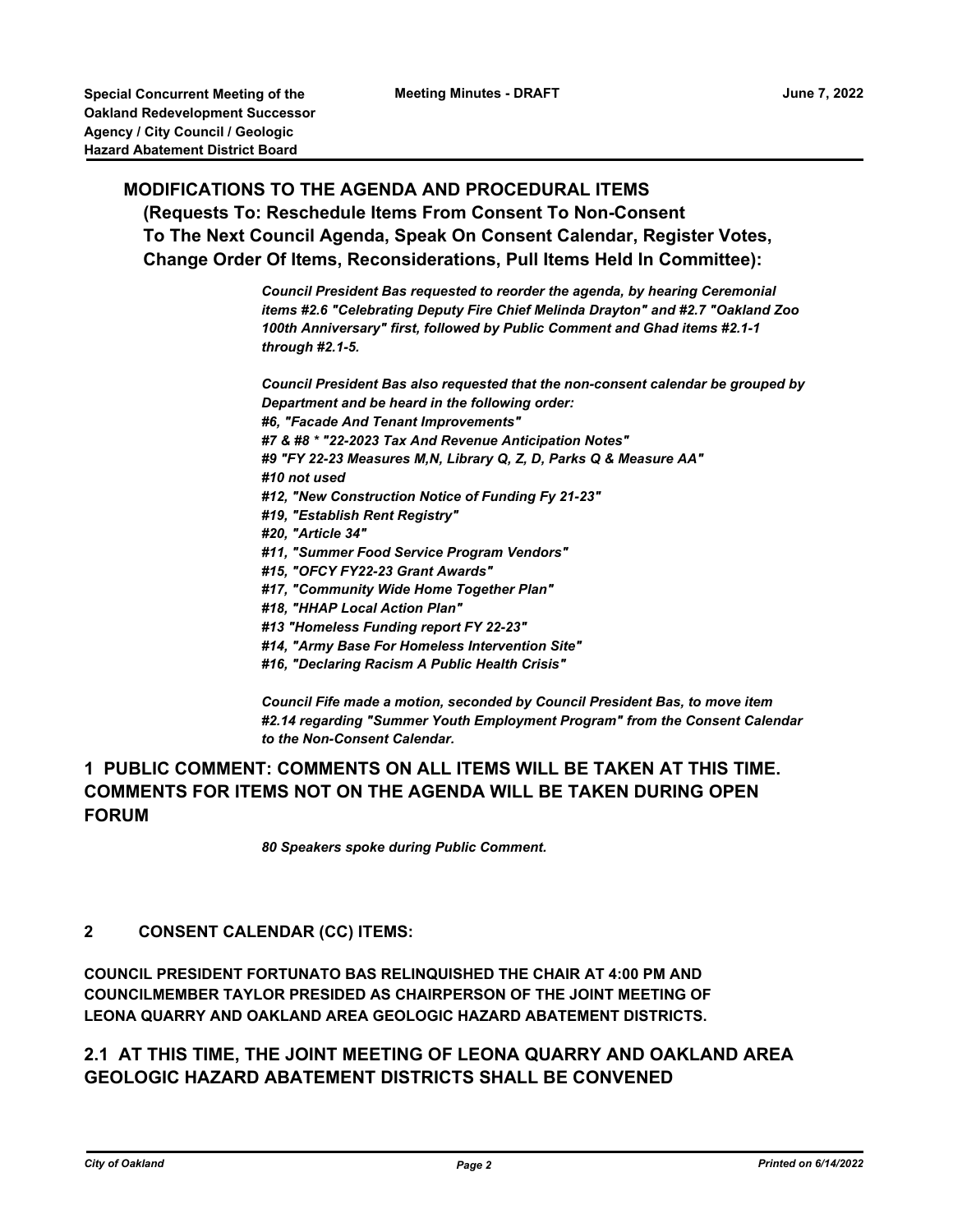*Councilmember Kalb motioned, seconded by Councilmember Fife, to approve the Consent Agenda. The motion carried by the following vote:*

*Aye: 8 - Fife, Kalb, Fortunato Bas, Gallo, Kaplan, Thao, Reid and Taylor*

**2.1-1** Subject: Annual Oakland Area GHAD Budget From: Oakland Area GHAD Recommendation: Adopt Resolution 2022/05 Adopting The Annual Oakland Area GHAD Budget For Fiscal Year 2022/23 [22-0468](http://oakland.legistar.com/gateway.aspx?m=l&id=/matter.aspx?key=33389)

**Attachments: [View Resolution](http://oakland.legistar.com/gateway.aspx?M=F&ID=7bc15e5d-c5a1-44a3-b400-1217dd7da7c1.pdf)** 

[View Report](http://oakland.legistar.com/gateway.aspx?M=F&ID=7a900bee-1a1f-4ecb-93dc-36f91b86dc2f.pdf)

#### **This City Resolution be Adopted.**

- **Aye:** 7 Kalb, Fortunato Bas, Gallo, Kaplan, Thao, Reid, and Taylor
- Absent: 1 Fife

**NO VOTE:** 0

**2.1-2** Subject: Annual Leona Quarry GHAD Budget From: Leona Quarry GHAD Recommendation: Adopt A Resolution 2022/01 Adopting The Annual Leona Quarry GHAD Budget For Fiscal Year 2022/23 [22-0465](http://oakland.legistar.com/gateway.aspx?m=l&id=/matter.aspx?key=33386)

Attachments: [Staff Report Leona Quarry GHAD Budget](http://oakland.legistar.com/gateway.aspx?M=F&ID=0bc518e6-7532-41d7-8082-774ab4a41071.pdf)

[Leona Quarry GHAD 2022-23 Budget](http://oakland.legistar.com/gateway.aspx?M=F&ID=d8fc6434-187b-446c-9ce4-8f062e9fb79e.pdf)

#### **This City Resolution be Adopted.**

- **Aye:** 7 Kalb, Fortunato Bas, Gallo, Kaplan, Thao, Reid, and Taylor
- **Absent:** 1 Fife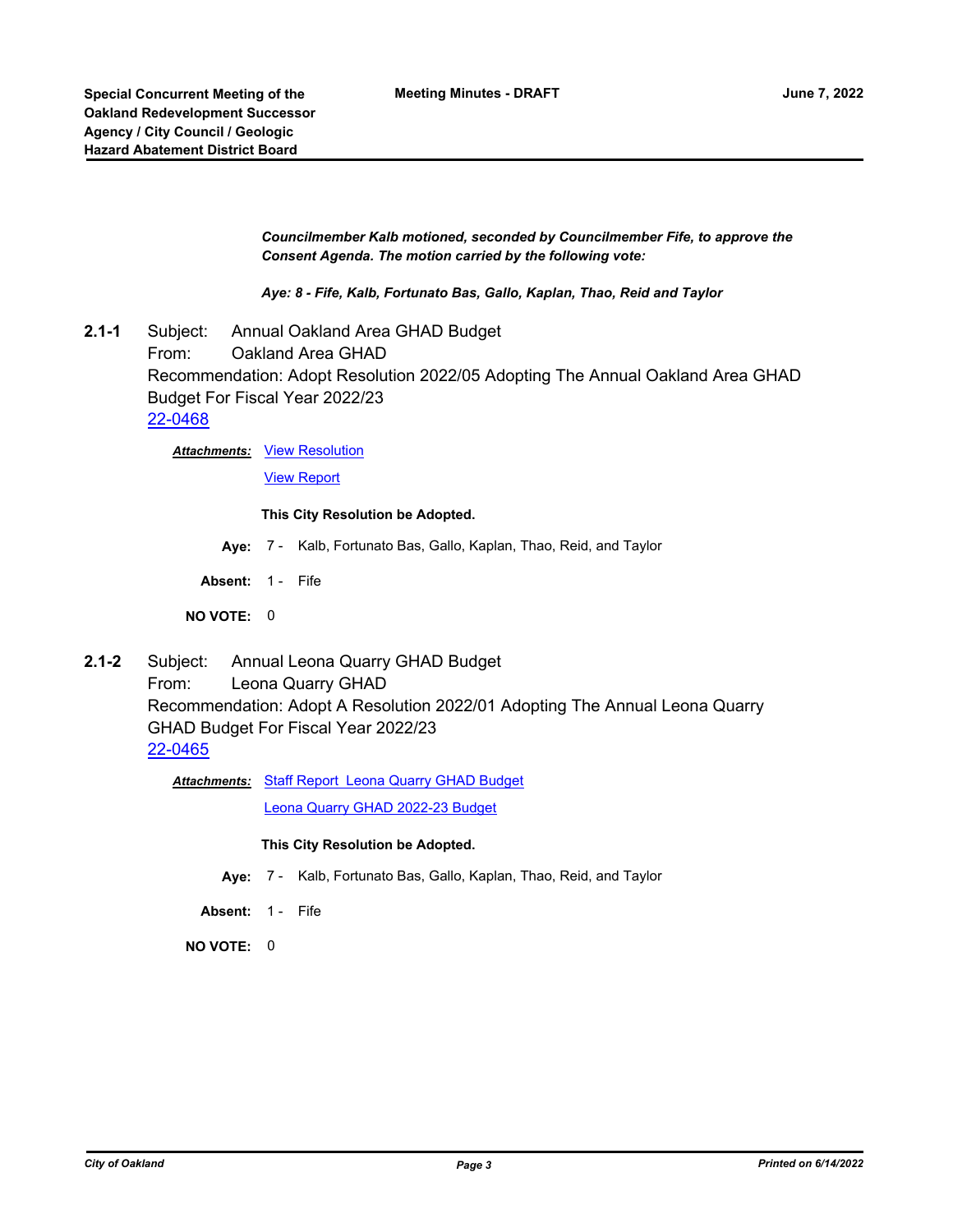**2.1-3** Subject: Petition For Annexation From: Oakland Area GHAD Recommendation: Adopt A Resolution 2022/04 Accepting Petition For Annexation Of The Oak Knoll Development And Directing A Public Hearing Be Held On July 5, 2022 For The Request For Annexation [22-0373](http://oakland.legistar.com/gateway.aspx?m=l&id=/matter.aspx?key=33294)

> Attachments: Staff Report for Resolution 2022-04 Oakland Area GHAD Accepting of **Petition for Annexation Oak Knoll [Oak Knoll Petition for Annexation Resolution](http://oakland.legistar.com/gateway.aspx?M=F&ID=a277dc8a-7dfa-4327-878e-2d4bf106714d.pdf)**

**[Petition for Annexation](http://oakland.legistar.com/gateway.aspx?M=F&ID=14094ced-d97d-4fbf-81bf-5a9eae651fd8.pdf)** 

#### **This City Resolution be Adopted.**

- **Aye:** 7 Kalb, Fortunato Bas, Gallo, Kaplan, Thao, Reid, and Taylor
- Absent: 1 Fife
- **NO VOTE:** 0

# **CONSIDERATION OF ITEMS WITH STATUTORY PUBLIC HEARING**

Present 8 - Carroll Fife, Dan Kalb, Nikki Fortunato Bas, Noel Gallo, Rebecca Kaplan, Sheng Thao, Treva Reid, and Loren Taylor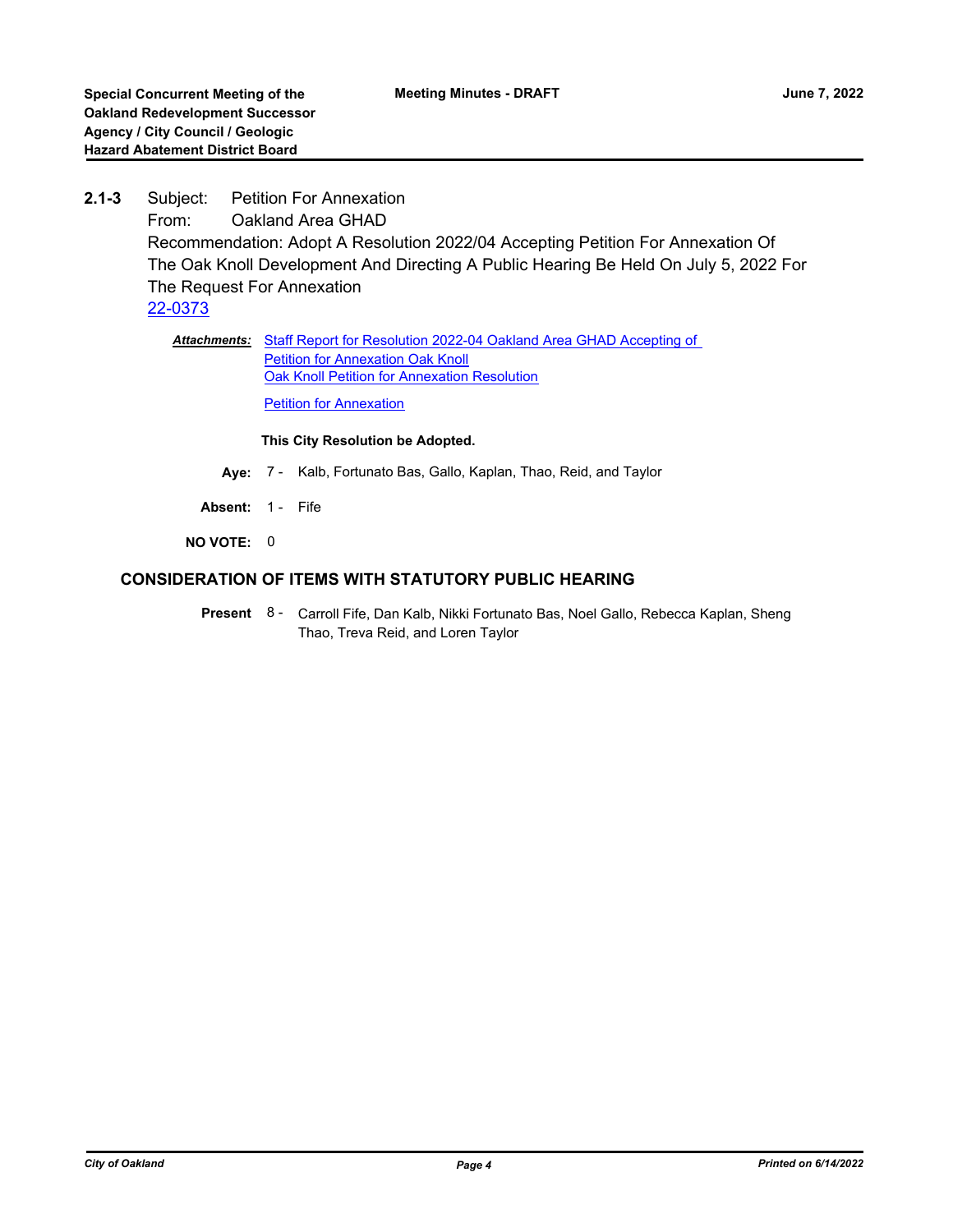**2.1-4** Subject: Accepting Tabulation Of Votes For The Kenilworth Development From: Oakland Area GHAD Recommendation: Conduct A Public Hearing And Upon Conclusion Adopt A Resolution 2022/02 Accepting Tabulation Of Votes For the Kenilworth Development Within The Oakland Area Geologic Hazard Abatement District [22-0466](http://oakland.legistar.com/gateway.aspx?m=l&id=/matter.aspx?key=33387)

**Attachments: [View Staff Report](http://oakland.legistar.com/gateway.aspx?M=F&ID=0815ff0a-0efb-4c30-93dd-68cb8e599340.pdf)** 

[Kenilworth Development GHAD Engineers Report](http://oakland.legistar.com/gateway.aspx?M=F&ID=aa8706da-d186-4594-b097-809d5d9ad36c.pdf)

**[View Resolution](http://oakland.legistar.com/gateway.aspx?M=F&ID=fabda9b2-70d4-4a0a-988b-9e2c539332f4.pdf)** 

*Vice Mayor Kaplan motioned, seconded by Council President Bas to open the GHAD Public Hearing. The motion passed by 8 Ayes: Fife,Gallo, Kalb, Kaplan, Reid, Thao, Fortunato Bas, and Taylor.*

*Upon the reading of Item 2.1-4 by the City Clerk, the GHAD Statutory Public Hearing was opened at 4:14 p.m.*

*1 individual spoke on these item.*

*Councilmember Gallo made a motion, seconded by Councilmember Kalb, to close the Public Hearing, and hearing no objections, the motion passed by 8 Ayes: Fife,Gallo, Kalb, Kaplan, Reid, Taylor, Thao, and Fortunato Bas*

**A motion was made by Noel Gallo, seconded by Dan Kalb, that this matter be Adopted. The motion carried by the following vote:**

**Abstained:** 1 - Fife

**Aye:** 7 - Kalb, Fortunato Bas, Gallo, Kaplan, Thao, Reid, and Taylor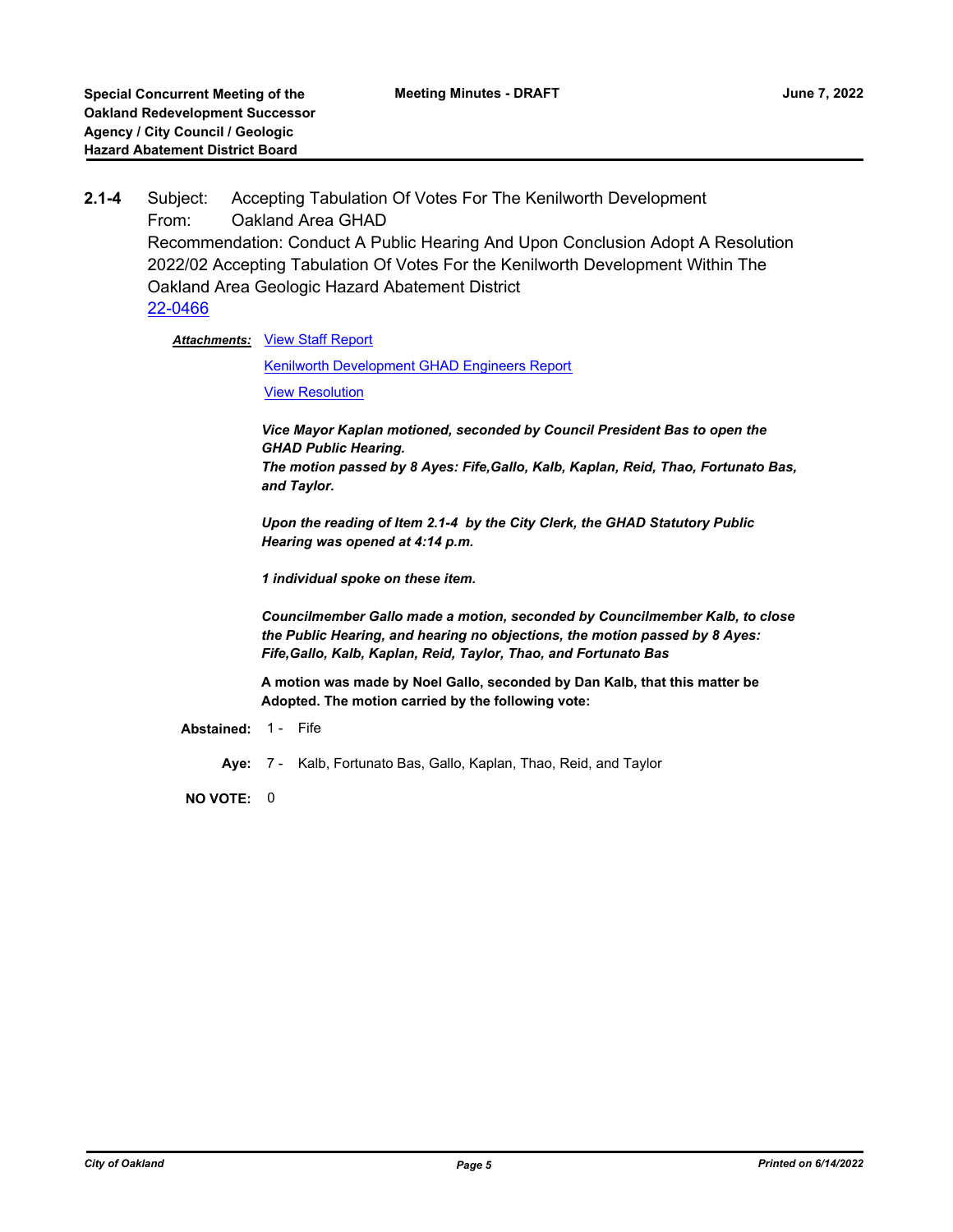# **2.1-5** Subject: Confirming The Assessment For The Kenilworth Development From: Oakland Area GHAD Recommendation: Conduct A Public Hearing And Upon Conclusion Adopt A Resolution 2022/03 Confirming Assessment And Authorizing The Levy And Collection Of The Assessment For The Kenilworth Development Within The Oakland Area Geologic Hazard Abatement District [22-0467](http://oakland.legistar.com/gateway.aspx?m=l&id=/matter.aspx?key=33388)

Attachments: [Staff Report for Resolutions No. 2022-02 and 2022-03](http://oakland.legistar.com/gateway.aspx?M=F&ID=23d957dd-8ce0-400d-bee8-c98c68233452.pdf) [Kenilworth Development GHAD Engineers Report](http://oakland.legistar.com/gateway.aspx?M=F&ID=72de6b6c-aaa9-49da-a53f-a70c42acb173.pdf)

[Kenilworth Notice of Assessment](http://oakland.legistar.com/gateway.aspx?M=F&ID=60d28ae7-fc59-4008-88ea-490035bc8d91.docx)

[View Report](http://oakland.legistar.com/gateway.aspx?M=F&ID=c99a4dc4-2aab-4e30-a11b-4830f153fa06.pdf)

*Upon the reading of Item 2.1-5 by the City Clerk, the GHAD Statutory Public Hearing was opened at 4:24 p.m.*

*1 individual spoke on these item.*

*Vice Mayor Kaplan made a motion, seconded by Council President Bas, to continue the Public Hearing to July 5, 2022 City Council Agenda, and hearing no objections, the motion passed by 8 Ayes: Fife,Gallo, Kalb, Kaplan, Reid, Taylor, Thao, and Fortunato Bas*

**A motion was made by Rebecca Kaplan, seconded by Nikki Fortunato Bas, that this matter be Scheduled to go before the Concurrent Meeting of the Oakland Redevelopment Successor Agency / City Council / Geologic Hazard Abatement District Board. The motion carried by the following vote:**

**Aye:** 8 - Fife, Kalb, Fortunato Bas, Gallo, Kaplan, Thao, Reid, and Taylor

**NO VOTE:** 0

*Councilmember Gallo motioned, seconded by Councilmember Kalb to close the GHAD Public Hearing.*

*The motion passed by 8 Ayes: Fife,Gallo, Kalb, Kaplan, Reid, Thao, Fortunato Bas, and Taylor.*

# **AT THIS TIME, THE JOINT MEETING OF LEONA QUARRY AND OAKLAND AREA GEOLOGIC HAZARD ABATEMENT DISTRICTS SHALL BE ADJOURNED**

# *Approval of the Consent Agenda*

**A motion was made by Kalb, seconded by Fife, to approve the Consent Agenda. The motion carried by the following vote:**

**Aye:** 7 - Fife, Kalb, Fortunato Bas, Gallo, Thao, Reid, and Taylor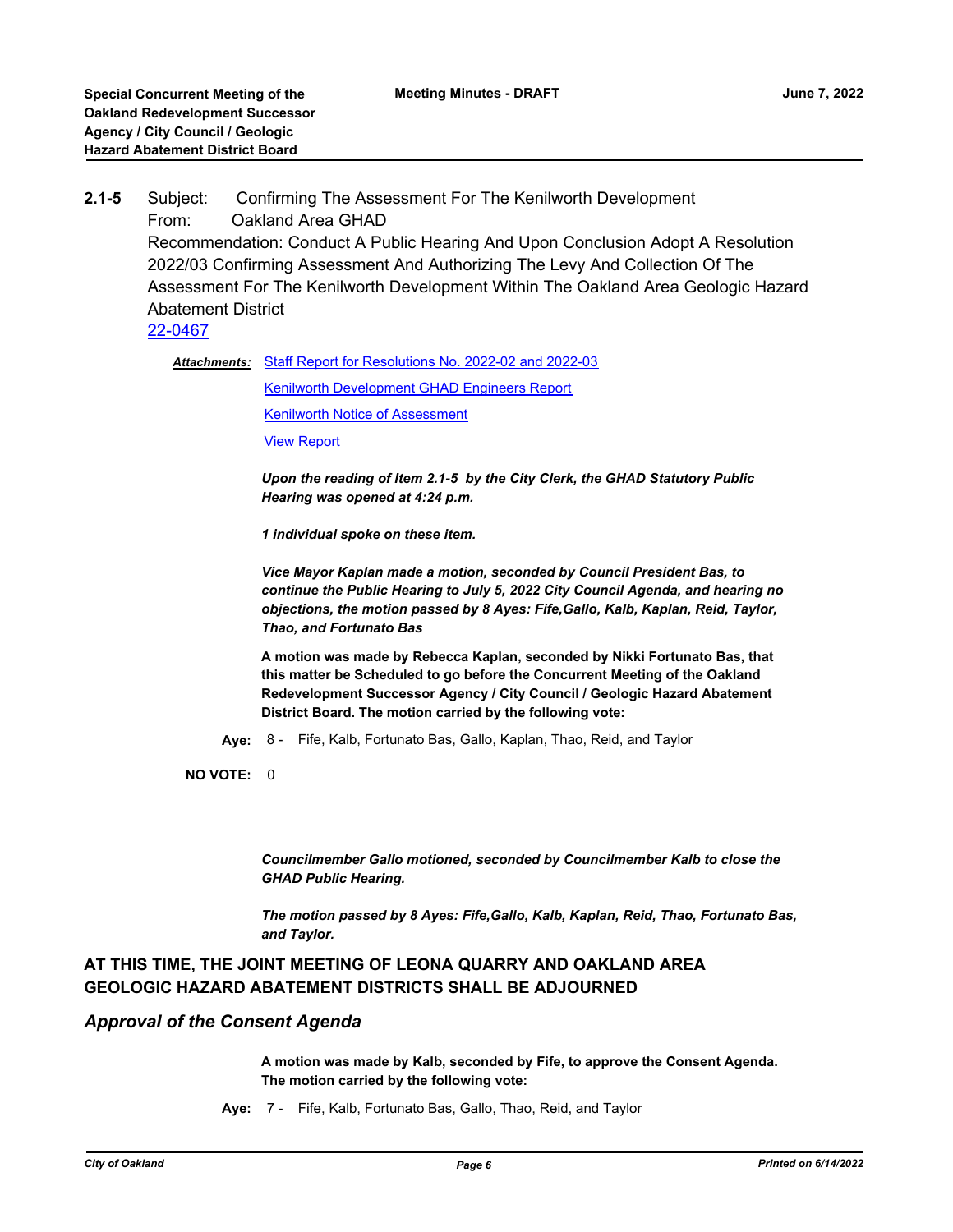Absent: 1 - Kaplan

**NO VOTE:** 0

**2.2** Subject: Declaration Of A Local Emergency Due To AIDS Epidemic From: Office Of The City Attorney Recommendation: Adopt A Resolution Renewing And Continuing The City Council's Declaration Of A Local Emergency Due To The Existence Of A Critical Public Health Crisis With Regard To The Human Immunodeficiency Virus ("HIV")/Acquired Immunodeficiency Syndrome ("AIDS") Epidemic [22-0452](http://oakland.legistar.com/gateway.aspx?m=l&id=/matter.aspx?key=33373)

*Attachments:* [View Legislation](http://oakland.legistar.com/gateway.aspx?M=F&ID=49c67d69-32f7-4102-a4cb-4d91bb138e4a.pdf)

#### **This City Resolution be Adopted.**

**2.3** Subject: Declaration Of Medical Cannabis Health Emergency From: Office Of The City Attorney Recommendation: Adopt A Resolution Renewing The City Council's Declaration Of A Local Public Health Emergency With Respect To Safe, Affordable Access To Medical Cannabis In The City Of Oakland [22-0453](http://oakland.legistar.com/gateway.aspx?m=l&id=/matter.aspx?key=33374)

*Attachments:* [View Legislation](http://oakland.legistar.com/gateway.aspx?M=F&ID=ee50a338-c01a-4d3f-9df4-905d468a0402.pdf)

#### **This City Resolution be Adopted.**

**2.4** Subject: Declaration Of A Local Emergency On Homelessness From: Vice Mayor Kaplan Recommendation: Adopt A Resolution Renewing And Continuing The City Council's Declaration Of A Local Emergency Due To The Existence Of The City's Homelessness **Crisis** [22-0454](http://oakland.legistar.com/gateway.aspx?m=l&id=/matter.aspx?key=33375)

*Attachments:* [View Legislation](http://oakland.legistar.com/gateway.aspx?M=F&ID=e7afc958-d851-4bf1-8c18-6181aa99fd8b.PDF)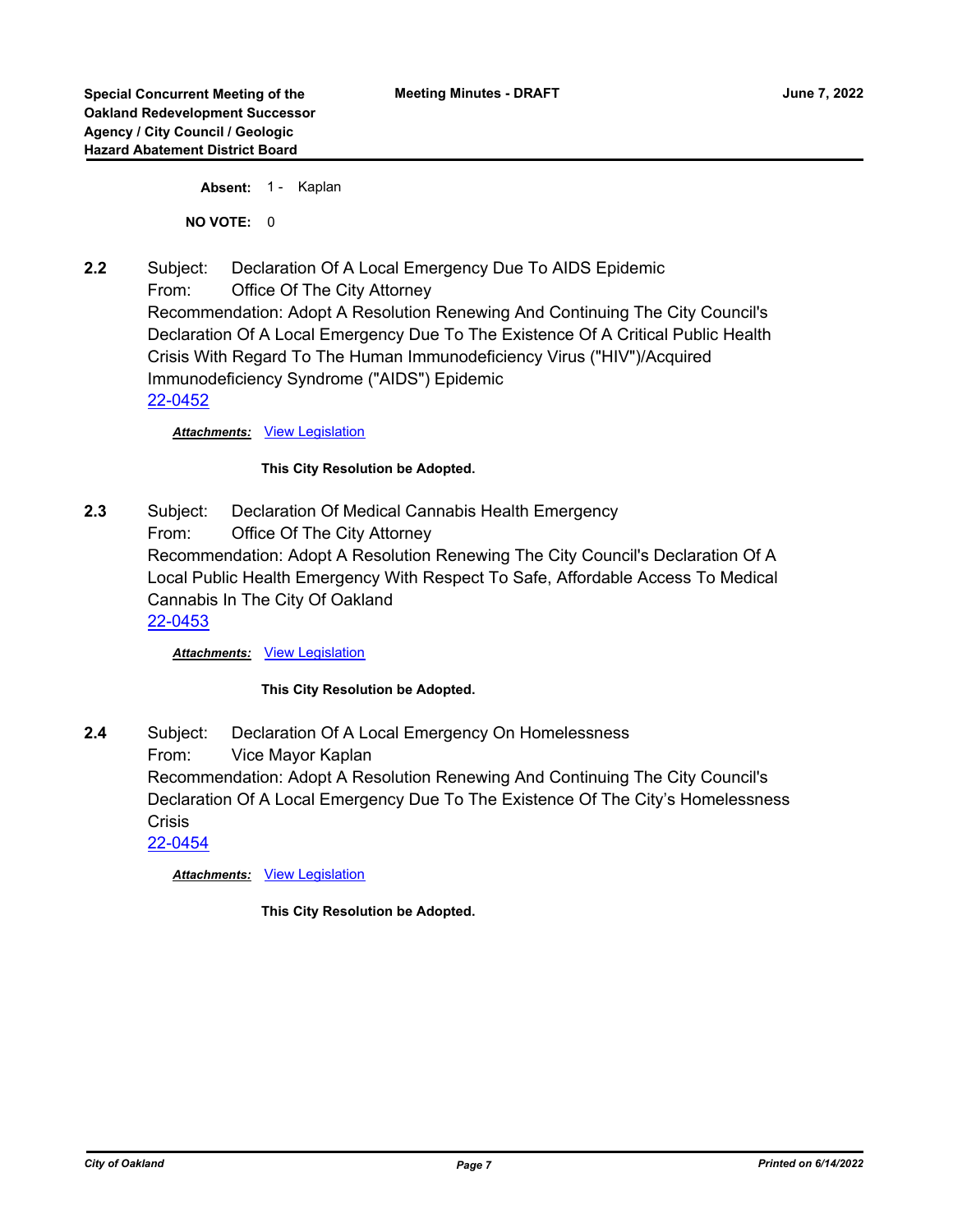**2.5** Subject: Teleconference Meetings Of The City Council From: Office Of The City Administrator's Recommendation: Adopt A Resolution Renewing And Continuing The City Council's Determination That Conducting In-Person Meetings Of The City Council And Its Committees Would Present Imminent Risks To Attendees' Health, And Electing To Continue Conducting Meetings Using Teleconferencing In Accordance With California Government Code Section 54953(E), A Provision Of AB-361 [22-0455](http://oakland.legistar.com/gateway.aspx?m=l&id=/matter.aspx?key=33376)

*Attachments:* [View Legislation](http://oakland.legistar.com/gateway.aspx?M=F&ID=c81dc76d-6d3a-456a-baad-d459c973bc39.pdf)

**This City Resolution be Adopted.**

**2.6** Subject: Celebrating Deputy Fire Chief Melinda Drayton From: Council President Bas and Chief Reginald Freeman Recommendation: Adopt A Resolution Honoring And Celebrating Deputy Fire Chief Melinda Drayton, Ma, Fsedi, For Her Leadership, Vision, Service And Commitment To The City Of Oakland And Congratulating Her Upon Her Retirement [22-0381](http://oakland.legistar.com/gateway.aspx?m=l&id=/matter.aspx?key=33302)

*Sponsors:* Oakland Fire Department, and Office Of The City Administrator

Attachments: [View Legislation](http://oakland.legistar.com/gateway.aspx?M=F&ID=ea3537a8-fd16-4d7a-8605-e245d26fea78.pdf)

[View Supplemental Legislation - 6/2/2022](http://oakland.legistar.com/gateway.aspx?M=F&ID=e3474fd1-98f4-4f66-aeac-4452daebe9af.PDF)

**This City Resolution be Adopted.**

**2.7** Subject: Oakland Zoo 100th Anniversary From: Councilmember Reid Recommendation: Adopt A Resolution Commemorating The 100th Anniversary Of The Oakland Zoo [22-0441](http://oakland.legistar.com/gateway.aspx?m=l&id=/matter.aspx?key=33362)

**Attachments: [View Report](http://oakland.legistar.com/gateway.aspx?M=F&ID=7ea47975-9f84-43e3-ade2-fd2394dd4cbd.pdf)** 

[View Legislation](http://oakland.legistar.com/gateway.aspx?M=F&ID=a0316b79-4475-4a75-9dcc-f08c7767961f.PDF)

**This City Resolution be Adopted.**

# **2.8 THE ITEM REGARDING CITY OF OAKLAND 22-2023 TAX AND REVENUE ANTICIPATION NOTES - ORDINANCE WAS MOVED TO NON-CONSENT**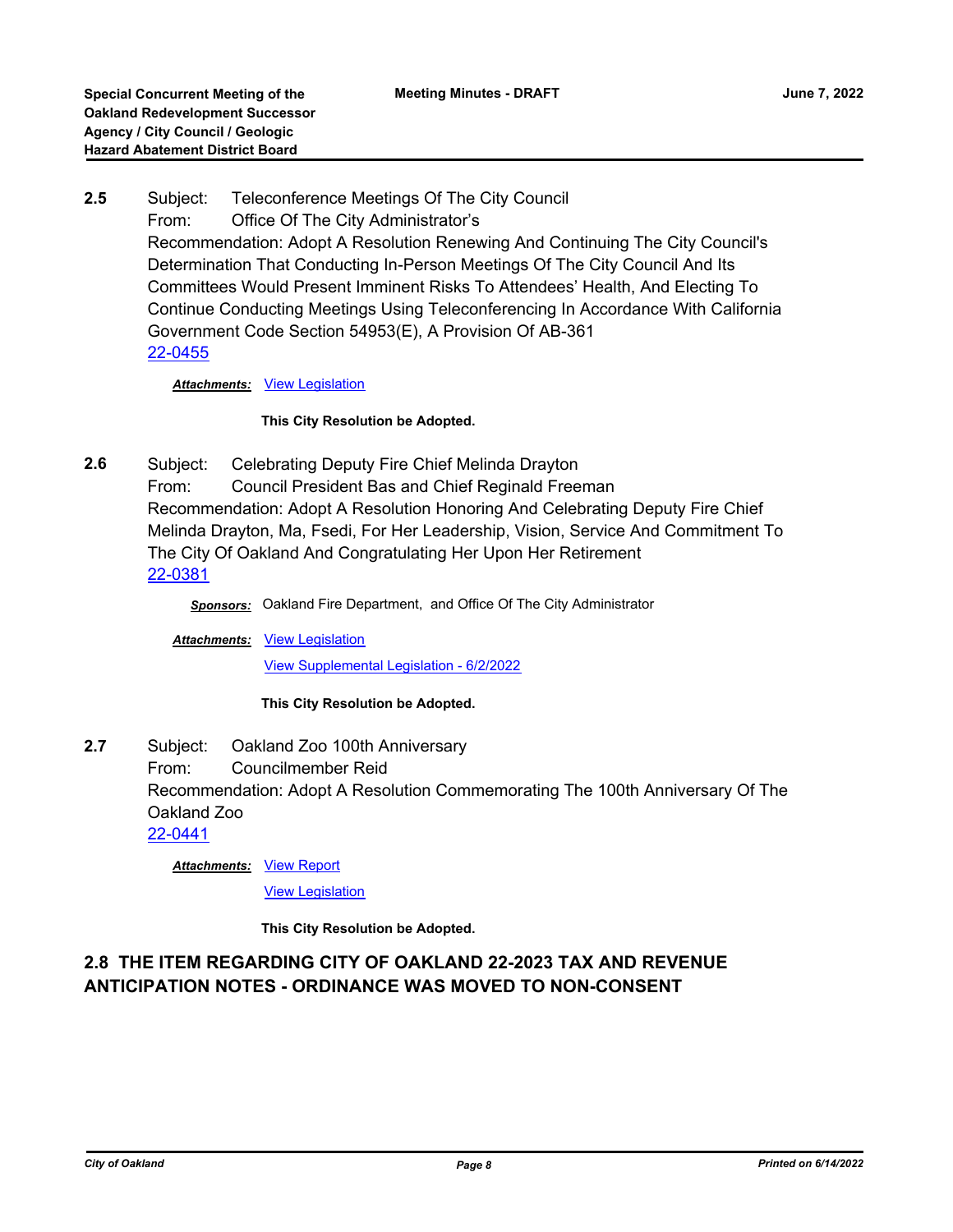**2.9** Subject: Salary Ordinance To Increase The Salary For City Attorney From: Human Resources Management Department Recommendation: Adopt An Ordinance Amending The Salary Schedule Of Ordinance No. 12187 C.M.S ("Salary Ordinance") To Increase The Salary For City Attorney [22-0310](http://oakland.legistar.com/gateway.aspx?m=l&id=/matter.aspx?key=33231)

### **Attachments: [View Report](http://oakland.legistar.com/gateway.aspx?M=F&ID=711a6fe2-6591-4946-9b76-27d1ac50e109.pdf)**

[View Legislation](http://oakland.legistar.com/gateway.aspx?M=F&ID=3fc2dc9c-5e2f-4d3a-b2a6-ddcea720dd0a.pdf)

[View Supplemental Report - 5/5/2022](http://oakland.legistar.com/gateway.aspx?M=F&ID=fc16aab2-8545-4f60-a02d-6457443a8870.PDF)

**A motion was made by Dan Kalb, seconded by Carroll Fife, that this matter be Approved for Final Passage. The motion carried by the following vote:**

- **Aye:** 6 Kalb, Fortunato Bas, Gallo, Thao, Reid, and Taylor
- **No:** 1 Fife
- **Absent:** 1 Kaplan
- **NO VOTE:** 0
- **2.10** Subject: Bus Rapid Transit (BRT) Business Assistance Fund Program Outcomes From: Economic And Workforce Development Department Recommendation: Receive An Informational Report Evaluating Outcomes From The Bus Rapid Transit (BRT) Business Assistance Fund [22-0307](http://oakland.legistar.com/gateway.aspx?m=l&id=/matter.aspx?key=33228)

#### **Attachments: [View Report](http://oakland.legistar.com/gateway.aspx?M=F&ID=c693eef0-0e64-47e2-afe8-6f4bdc3a06ac.pdf)**

# **This Informational Report was Received and Filed.**

**2.11** Subject: Lowell Park Basketball Court Resurfacing Gift From: Oakland Parks, Recreation & Youth Development Recommendation: Adopt A Resolution 1) Accepting A Gift Of In-Kind Services From Project Backboard For Lowell Park Outdoor Basketball Court Resurfacing Valued In An Amount Not To Exceed One Hundred Thirty-Two Thousand Seven Hundred Dollars (\$132,700) And 2) Authorizing The City Administrator To Execute A Contract In The Amount Of One Dollar (\$1.00) With Project Backboard And DRYCO, Inc., The Construction Vendor Selected To Perform The Services, To Authorize The Work On City Property

[22-0385](http://oakland.legistar.com/gateway.aspx?m=l&id=/matter.aspx?key=33306)

#### **Attachments: [View Report](http://oakland.legistar.com/gateway.aspx?M=F&ID=24e30d3e-ed99-4f61-b49b-0042d613869a.pdf)**

[View Legislation](http://oakland.legistar.com/gateway.aspx?M=F&ID=7c65cba7-c5be-4a7d-af39-2884cf833afa.pdf)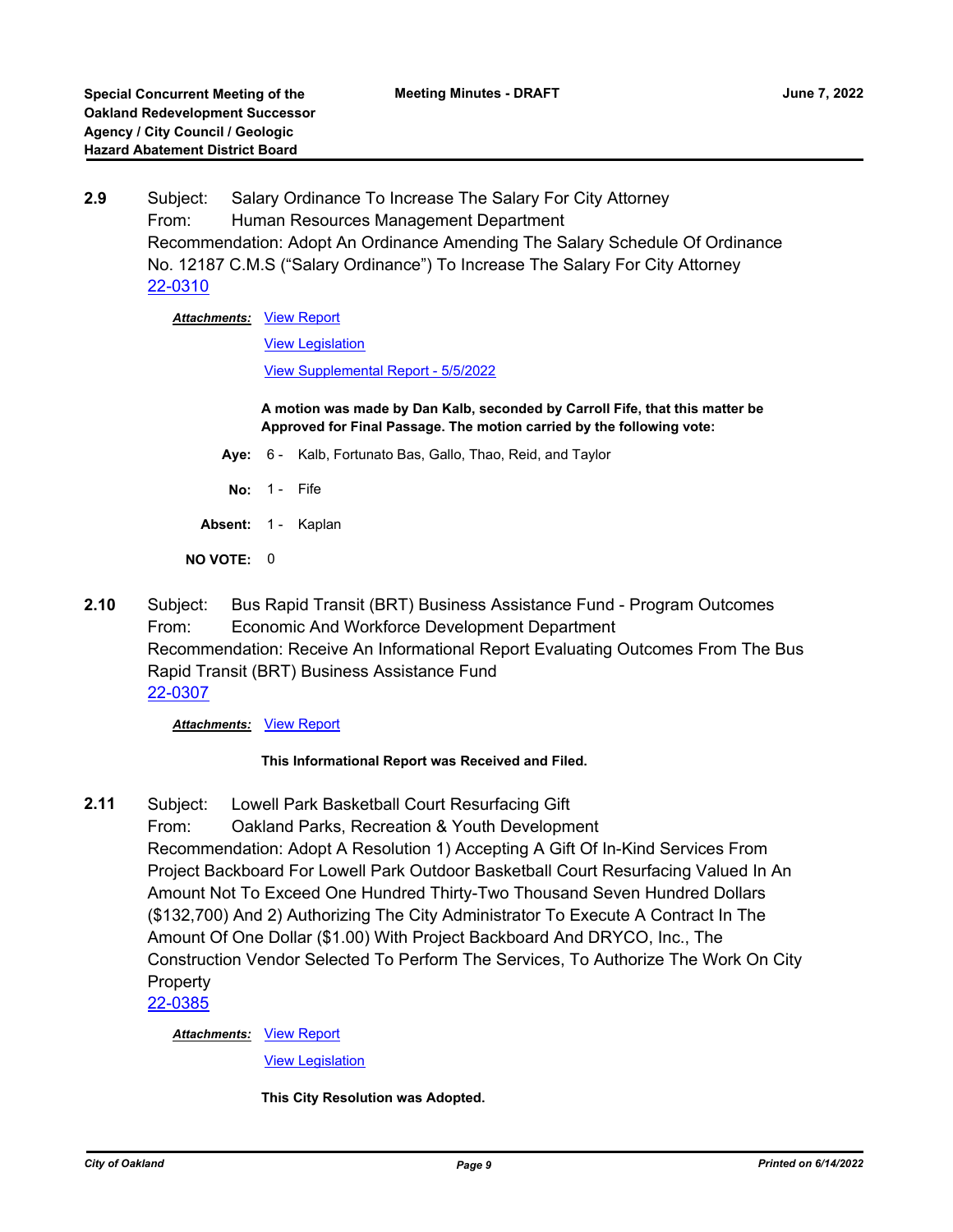**2.12** Subject: Alternate Police Commissioner Appointment From: Office Of The City Administrator Recommendation: Adopt A Resolution Accepting The Selection Panel's Slate Of One Alternate Police Commissioner (Angela Jackson-Castain) To Serve On The City Of Oakland Police Commission [22-0405](http://oakland.legistar.com/gateway.aspx?m=l&id=/matter.aspx?key=33326)

**Attachments: [View Report](http://oakland.legistar.com/gateway.aspx?M=F&ID=fbbfa5be-e7d1-443a-89b3-a88eb516267b.pdf)** 

[View Legislation](http://oakland.legistar.com/gateway.aspx?M=F&ID=684702ab-562a-4903-821b-0859c43854ee.pdf)

#### **This City Resolution was Adopted.**

**2.13** Subject: 2022-23 Road Maintenance And Rehabilitation Account Annual Project List From: Transportation Department Recommendation: Adopt A Resolution Adopting A List Of Projects To Be Implemented With Road Maintenance And Rehabilitation Account Funds In Fiscal Years 2022-23 And Adopting Appropriate California Environmental Quality Act Findings [22-0399](http://oakland.legistar.com/gateway.aspx?m=l&id=/matter.aspx?key=33320)

**Attachments: [View Report](http://oakland.legistar.com/gateway.aspx?M=F&ID=e5a21eee-6aa8-449f-8674-1b731e7f2e73.pdf)** 

[View Legislation](http://oakland.legistar.com/gateway.aspx?M=F&ID=54be2b23-f52c-4b7a-b78e-8a221046b47e.pdf)

# **This City Resolution was Adopted.**

**2.15** Subject: Contract For Disposal Of Asphalt And Concrete For In-House Paving From: Transportation Department Recommendation: Adopt The Following Pieces Of Legislation;

1) A Resolution: (1) Amending And Increasing The Contract With Argent Materials In An Amount Not To Exceed One Million Dollars (\$1,000,000) Until June 2023, With An Option To Extend The Agreement For An Additional Two-Year Period In An Amount Not To Exceed One Million Dollars (\$1,000,000) For A Total Not To Exceed Contract Amount Of Two Million Dollars (\$2,000,000) Over Four (4) Years; And (2) Waiving Advertising, Bidding And The Local And Small Local Business Participation Requirements; And (3) Adopting Appropriate California Environmental Quality Act Findings; And [22-0404](http://oakland.legistar.com/gateway.aspx?m=l&id=/matter.aspx?key=33325)

**Attachments: [View Report](http://oakland.legistar.com/gateway.aspx?M=F&ID=ff526284-547d-4e7a-8875-046c3812bb9e.pdf)** 

[View Legislation](http://oakland.legistar.com/gateway.aspx?M=F&ID=99abf1f6-3f49-4790-a172-574bd4e04583.pdf)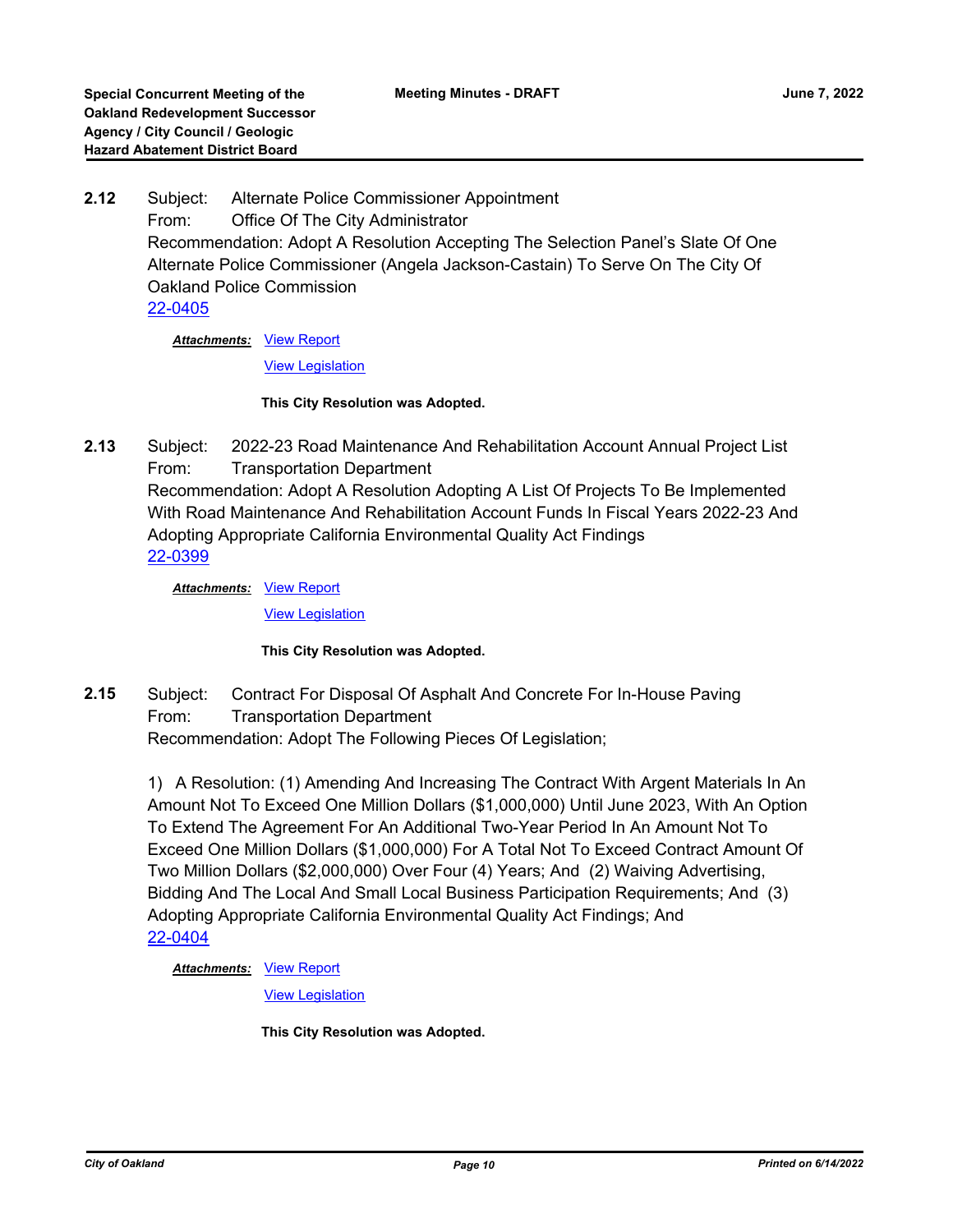2) A Resolution: (1) Amending And Increasing The Existing Contract With Right Away Redy Mix In An Amount Not To Exceed One Million Dollars (\$1,000,000) And Extending The Term By One Additional Year To March 31, 2024; And (2) Waiving Advertising, Bidding And The Local And Small Local Business Participation Requirements; And (3) Adopting Appropriate California Environmental Quality Act Findings [22-0409](http://oakland.legistar.com/gateway.aspx?m=l&id=/matter.aspx?key=33330)

Attachments: [View Legislation](http://oakland.legistar.com/gateway.aspx?M=F&ID=8d26df4e-f266-464d-bdca-66a70afe8c76.pdf)

[View Corrected Legislation - 6/2/2022](http://oakland.legistar.com/gateway.aspx?M=F&ID=325ff12b-a812-4e91-bdab-73b3181010a5.pdf)

#### **This City Resolution was Adopted.**

**2.16** Subject: FY2022-23 City Of Oakland Head Start Multi-Contract Report And Resolutions From: Human Services Department Recommendation: Adopt The Following Pieces Of Legislation;

1) A Resolution: (1) Authorizing The City Administrator To Apply For And Accept The California Pre-Kindergarten And Family Literacy Support (CPKS) Grant In The Amount Of Thirty-Two Thousand Five Hundred Dollars (\$32,500) And The California State Preschool Program (CSPP) Expansion Grant In An Amount Of Two Million Five Hundred Fifty-Five Thousand Five Hundred Sixty-Nine Dollars (\$2,555,569) From The California Department Of Education For Early Childhood Education From July 1, 2022 Through June 30, 2023; And (2) Appropriating A Contribution From The General Purpose Fund In An Amount Of One Hundred Sixty-Three Thousand Five Hundred Thirty-Five Dollars (\$163,535) Equivalent To The Associated Central Services Overhead Costs Estimated; And (3) Authorizing The City Administrator To Accept And Appropriate Additional CSPP Grant Funding That Becomes Available For The Same Purposes Stated, During The Same Grant Term, And Amend The Agreement Without Returning To Council; And [22-0414](http://oakland.legistar.com/gateway.aspx?m=l&id=/matter.aspx?key=33335)

**Attachments: [View Report](http://oakland.legistar.com/gateway.aspx?M=F&ID=2c0124ac-cb37-4328-888f-c113d35926a8.pdf)** 

[View Legislation](http://oakland.legistar.com/gateway.aspx?M=F&ID=0c51acf6-35c6-4dee-8aa7-31de7bc4c2ef.pdf)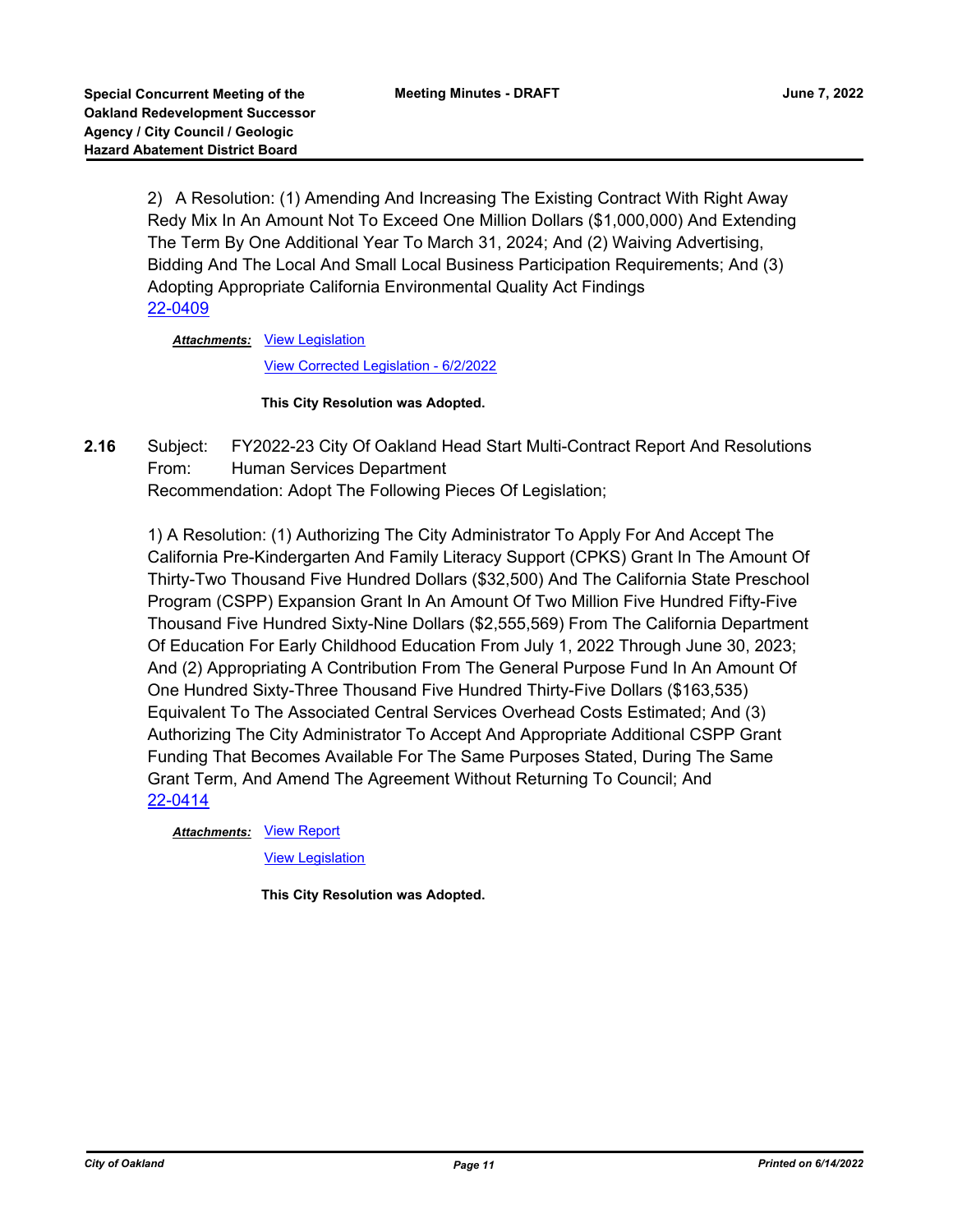2) A Resolution: (1) Authorizing The City Administrator To Enter Into A Subcontract With Oakland Unified School District (OUSD) To Receive State Funding In An Estimated Amount Of One Hundred Eighty-Five Thousand Dollars (\$185,000) To Provide California General Child Care Services (OUSD/CCTR) To Eligible Participants, Ages Birth To Three Years Old, Effective July 1, 2022 Through June 30, 2023; And (2) Appropriating A Contribution From The General Purpose Fund Included In The FY 2022-23 Proposed Budget In An Amount Of Forty-Three Thousand Five Hundred Sixty Dollars (\$43,560) Equivalent To The Associated Central Services Overhead; And (3) Authorizing The City Administrator To Accept And Appropriate Additional OUSD-CCTR Grant Funding That Becomes Available For The Same Purposes Stated, During The Same Grant Term, And Amend The Agreement Without Returning To Council; And [22-0415](http://oakland.legistar.com/gateway.aspx?m=l&id=/matter.aspx?key=33336)

### *Attachments:* [View Legislation](http://oakland.legistar.com/gateway.aspx?M=F&ID=a2ce38fd-c47a-4550-b448-bcfc668114a7.pdf)

### **This City Resolution was Adopted.**

3) A Resolution Authorizing The City Administrator: (1) To Apply For And Accept The Us Department Of Agriculture Child And Adult Care Food Program (CACFP) Grant From The California Department Of Education In An Estimated Amount Of Two Hundred Forty-Nine Thousand Seven Hundred Twenty-Three Dollars (\$249,723) To Provide Funding For Nutritious Meals From July 1, 2022 Through June 30, 2023; And (2) To Accept And Appropriate Additional CACFP Grant Funding That Becomes Available For The Same Purposes Stated, During The Same Grant Term And Amend The Agreement Without Returning To Council

# [22-0416](http://oakland.legistar.com/gateway.aspx?m=l&id=/matter.aspx?key=33337)

#### *Attachments:* [View Legislation](http://oakland.legistar.com/gateway.aspx?M=F&ID=e87bec56-93c9-43fd-9fc5-620a666c480e.pdf)

# **This City Resolution was Adopted.**

- **2.17** Subject: State Library Broadband Grant Acceptance
	- From: Oakland Public Library

Recommendation: Adopt A Resolution Authorizing The City Administrator To (1) Apply For Grant Funds From The California State Library; And (2) Accept And Appropriate Said Funds In An Amount Not To Exceed \$323,367.37 Through The Fiscal Year 2021-2022 For Funding High-Speed Broadband At Oakland Public Library; And (3) Apply For, Accept And Appropriate Future Grant Funds For Said Purpose Within The Grant Term, Without Returning To Council

# [22-0419](http://oakland.legistar.com/gateway.aspx?m=l&id=/matter.aspx?key=33340)

# **Attachments: [View Report](http://oakland.legistar.com/gateway.aspx?M=F&ID=65f6e595-ec69-463a-8f73-fa509cca0a9b.pdf)**

[View Legislation](http://oakland.legistar.com/gateway.aspx?M=F&ID=57406167-688c-49c8-92a6-3c81d3ab8ac2.PDF)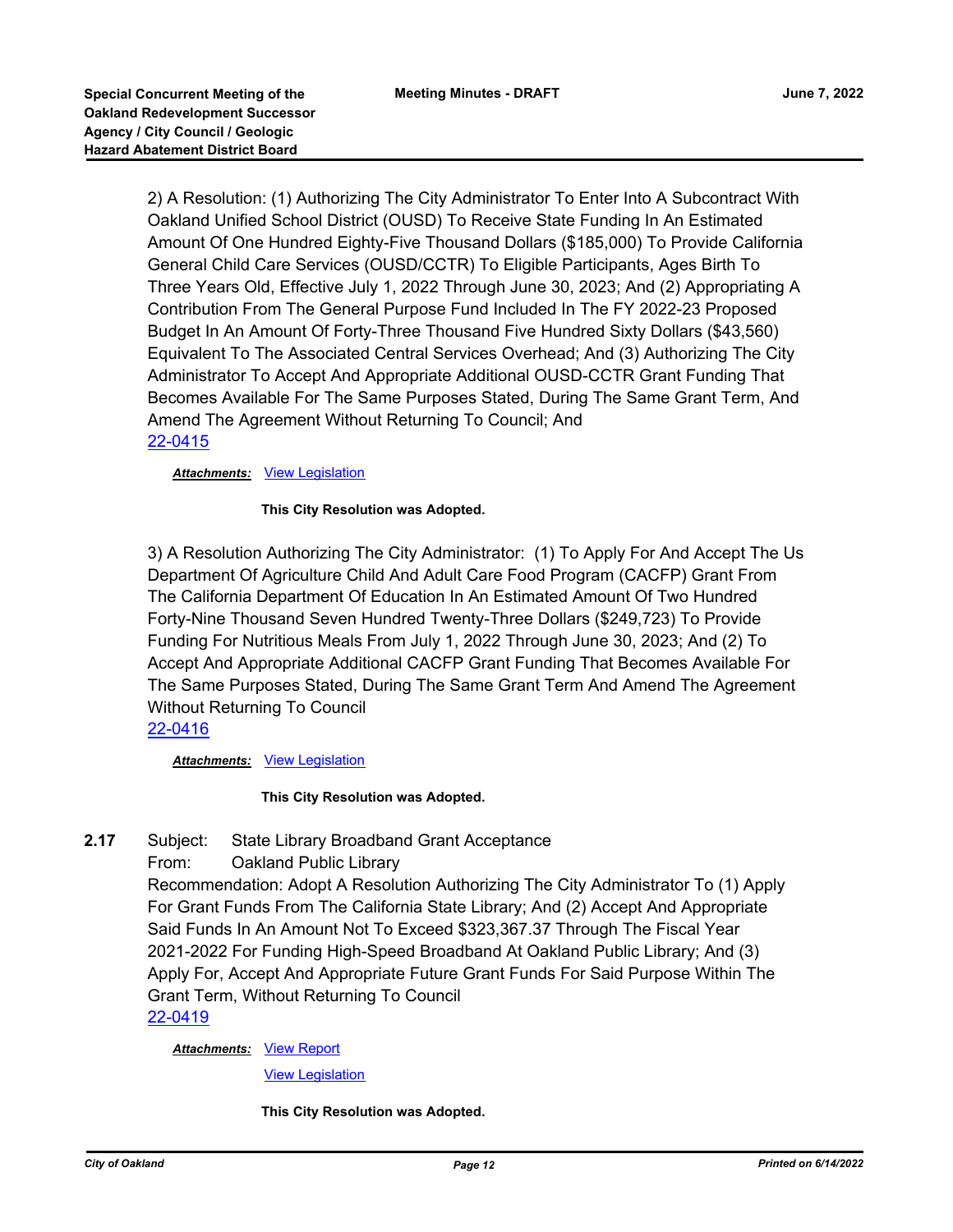**2.18** Subject: Friends Of The Oakland Public Library Grant Acceptance From: Oakland Public Library Recommendation: Adopt A Resolution Authorizing The City Administrator To Apply For And Accept Grants, Gifts And Donations From The Friends Of The Oakland Public Library, Including Donations Of Money, Goods, And In-Kind Services, In The Cumulative Amount Not To Exceed \$3,000,000 Through June 30, 2025; And Appropriating Said Funds For Library Services [22-0420](http://oakland.legistar.com/gateway.aspx?m=l&id=/matter.aspx?key=33341)

> **Attachments: [View Report](http://oakland.legistar.com/gateway.aspx?M=F&ID=95056d93-c4bf-428a-9170-3917c6aebe15.pdf)** [View Legislation](http://oakland.legistar.com/gateway.aspx?M=F&ID=ae0020bb-b3e7-475b-846d-624659252963.PDF)

# **This City Resolution was Adopted.**

**2.19** Subject: State Library Grant For African American Museum And Library At Oakland (AAMLO)

From: Oakland Public Library

Recommendation: Adopt A Resolution Authorizing The City Administrator To (1) Apply For Grant Funds From The State Of California Budget Act Of 2021 (SB 129) Building Forward: Library And Infrastructure Grant Program; And (2) Accept And Appropriate Said Funds In An Amount Not To Exceed \$2,368,000 Through Fiscal Year 2025-2026 To Fund The African American Museum And Library At Oakland (AAMLO) Protection And Enhancement Project; And (3) Apply For, Accept And Appropriate Future Grant Funds For Said Project Within The Grant Term, Without Return To Council [22-0423](http://oakland.legistar.com/gateway.aspx?m=l&id=/matter.aspx?key=33344)

**Attachments: [View Report](http://oakland.legistar.com/gateway.aspx?M=F&ID=b709d7e6-d5a7-439f-8c9a-be2e8245b0db.pdf)** 

[View Legislation](http://oakland.legistar.com/gateway.aspx?M=F&ID=b42a1552-2f42-4212-ad4e-5c5e025b7aa9.PDF)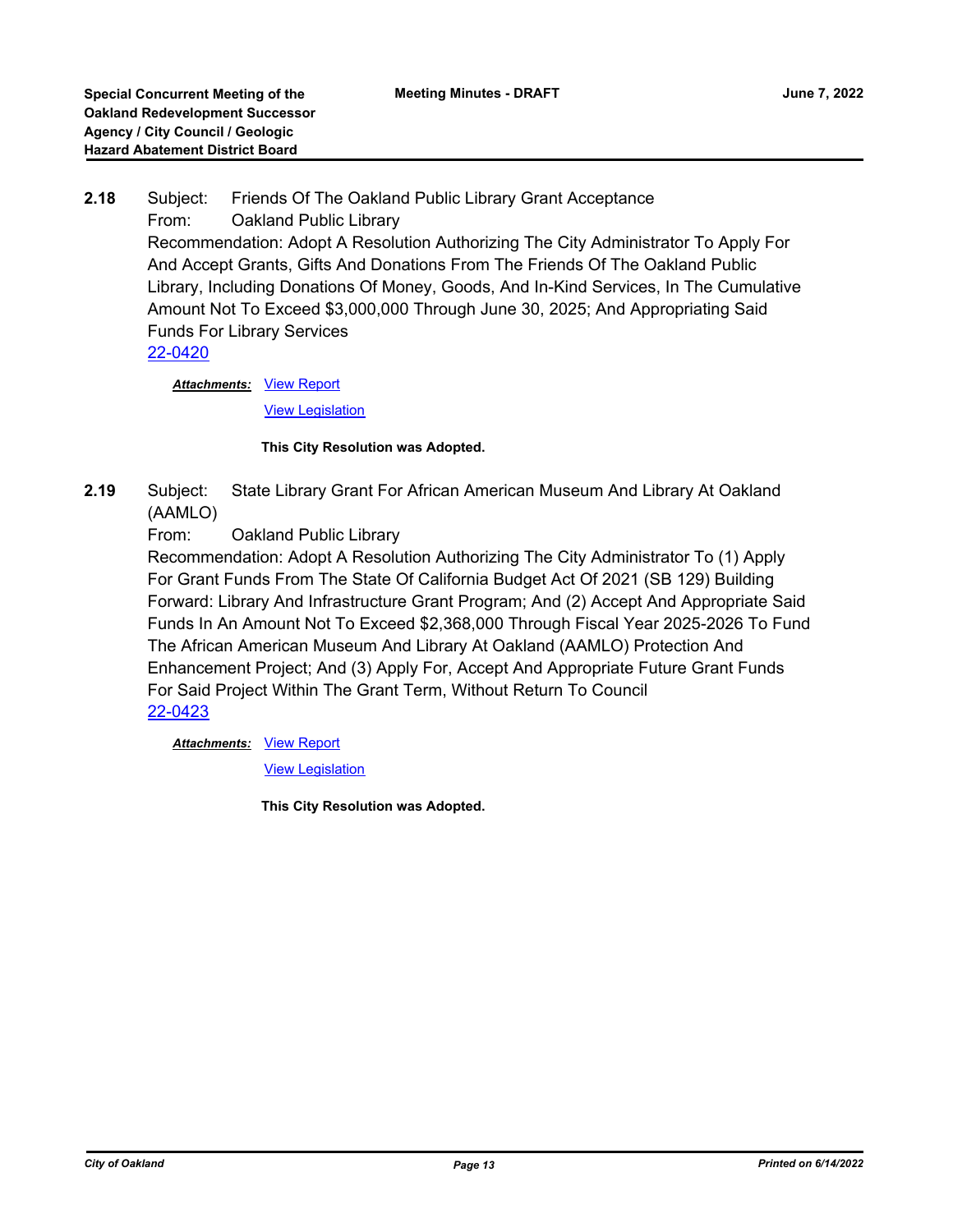# **2.20** Subject: State Library Grant For Brookfield Branch From: Oakland Public Library

Recommendation: Adopt A Resolution Authorizing The City Administrator To 1) Apply For Grant Funds From The State Of California Budget Act Of 2021 (SB 129) Building Forward: Library And Infrastructure Grant Program; And 2) Accept And Appropriate Said Funds In An Amount Not To Exceed \$2,578,000 Through Fiscal Year 2025-2026 For Funding The Brookfield Library Critical Maintenance Project; And 3) Apply For, Accept And Appropriate Future Grant Funds For Said Project Within The Grant Term, Without Return To Council

[22-0424](http://oakland.legistar.com/gateway.aspx?m=l&id=/matter.aspx?key=33345)

**Attachments: [View Report](http://oakland.legistar.com/gateway.aspx?M=F&ID=d270b024-343f-4a50-929e-b6d8f194cd2a.pdf)** 

[View Legislation](http://oakland.legistar.com/gateway.aspx?M=F&ID=0ae76d98-2523-41e3-b630-a5b19426eebf.PDF)

### **This City Resolution was Adopted.**

**2.21** Subject: FY 2020-2025 State Homeland Security Grant From: Office Of The City Administrator Recommendation: Adopt A Resolution:

> (1) Authorizing The City Administrator, To: (A) Enter Into An Agreement With The California Governor's Office Of Emergency Services To Receive Up To Fifty-Two Thousand Dollars (\$52,000), Of State Homeland Security Grant Program (SHSGP) Grant Funds Annually For Fiscal Years (FY) 2020-2025, And Any Additional Supplemental Annual Funding Not To Exceed Fifty Percent 50% Of The Original Grant Award, For A Cumulative Amount Not To Exceed Three Hundred And Ninety Thousand Dollars (\$390,000); (B) Appropriate And Administer Said Funds; (C) Approve The FY 2020-2025 SHSGP Recommended Spending Plans; (D) Expend Grant Funds In Accordance With Said Spending Plans Without Further Council Approval Provided The City's Hiring And Contracting Requirement And Programs/Policies Are Followed; And

> (2) Authorizing A General Purpose Fund Contribution At A Rate Or 13.34% To Cover Disallowed Central Service Overhead (CSO) Charges Estimated At Six Thousand, Nine Hundred Thirty Seven Dollars (\$6,937) Annually For Each Fiscal Year 2021-2026 For A Cumulative Amount Not To Exceed Thirty Four Thousand Six Hundred Eighty Five Dollars (\$34,685); And (3) Waiving The City's Advertising And Competitive Bidding And Purchasing Requirements For Procurement Of Equipment When Required By The Grant [22-0421](http://oakland.legistar.com/gateway.aspx?m=l&id=/matter.aspx?key=33342)

#### **Attachments: [View Report](http://oakland.legistar.com/gateway.aspx?M=F&ID=d623703c-e685-48b9-ba4f-f34a57bb309c.pdf)**

[View Legislation](http://oakland.legistar.com/gateway.aspx?M=F&ID=4b8f75d6-ca6e-4de6-99bf-e3210906f993.PDF)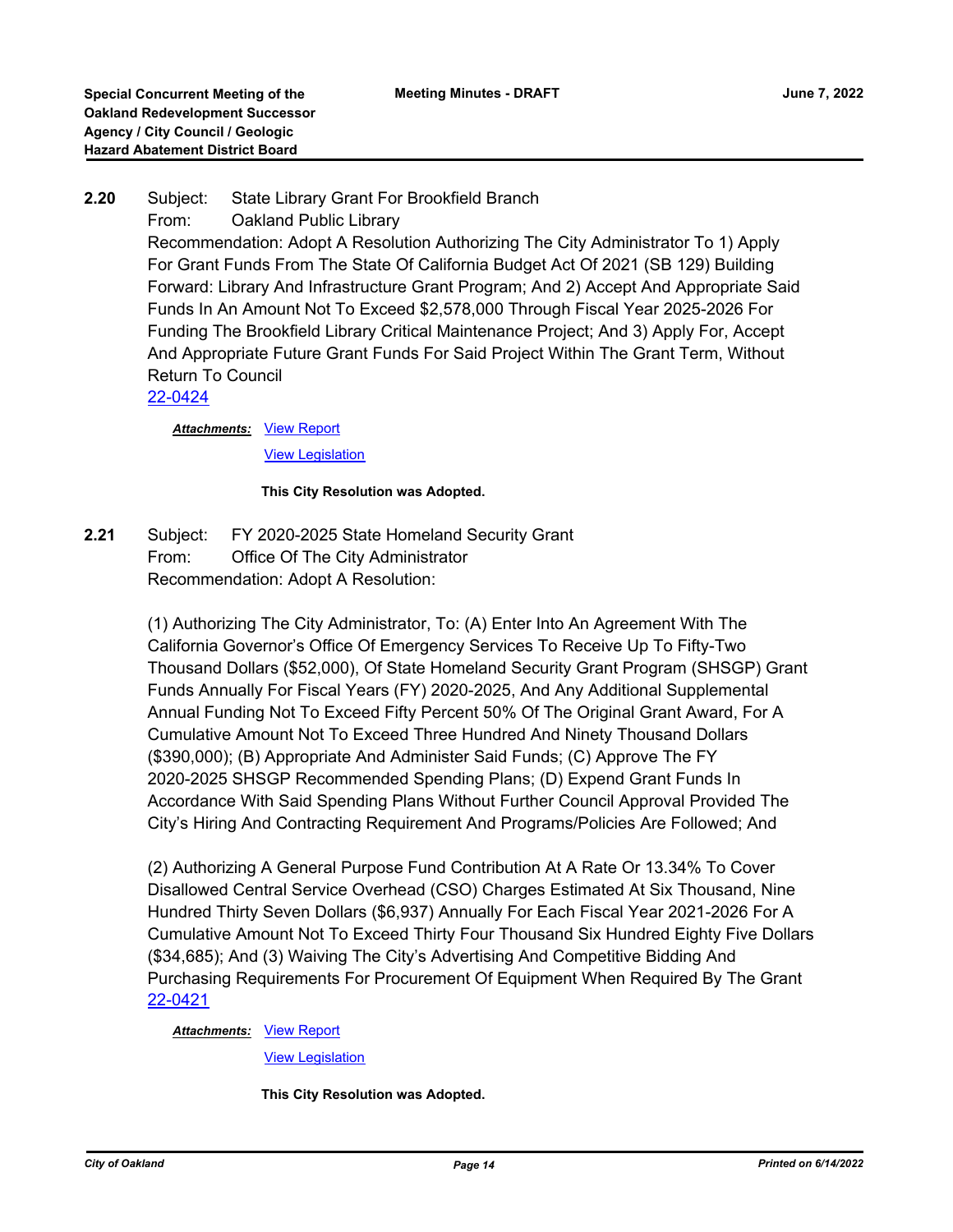**2.22** Subject: Memorandum Of Agreement (MOA) With Alameda County Office Of Emergency Services From: Office Of The City Administrator Recommendation: Adopt A Resolution Authorizing The City Administrator To Enter Into A Memorandum Of Agreement (MOA) With The County Of Alameda To Allow The City Of Oakland To Maintain Access To And Have Ongoing Operational Use Of The Ac Alert Mass Notification System [22-0422](http://oakland.legistar.com/gateway.aspx?m=l&id=/matter.aspx?key=33343)

> **Attachments: [View Report](http://oakland.legistar.com/gateway.aspx?M=F&ID=a42df9b5-af77-42dd-a250-f8a55ef0222e.pdf)** [View Report Attachment 1](http://oakland.legistar.com/gateway.aspx?M=F&ID=82f30f60-8da6-4835-b126-2992b02a5ac2.pdf) **[View Legislation](http://oakland.legistar.com/gateway.aspx?M=F&ID=1af5c85b-0a69-4166-acf4-9e84e6ce01d4.PDF)**

### **This City Resolution was Adopted.**

- **2.23** Subject: Bay Area Urban Areas Security Initiative Program MOU
	- From: Oakland Fire Department

Recommendation: Adopt A Resolution Authorizing The City Administrator To Enter Into A Governance Memorandum Of Understanding With The Bay Area Urban Areas Security Initiative (UASI) Approval Authority Which Will Provide Overall Governance Of The UASI Grant Program, As Well As Other Grant Programs Under The Jurisdiction Of The Approval Authority Across The Bay Area Region Effective December 1, 2021 Through November 30, 2025

[22-0425](http://oakland.legistar.com/gateway.aspx?m=l&id=/matter.aspx?key=33346)

# **Attachments: [View Report](http://oakland.legistar.com/gateway.aspx?M=F&ID=f0aa2990-f672-45a6-a2e7-0bcaf59a2e82.pdf)**

[View Report Attachment A](http://oakland.legistar.com/gateway.aspx?M=F&ID=072bbca1-3554-4c83-9911-1fb240a5f2a2.pdf)

**[View Report Attachment B](http://oakland.legistar.com/gateway.aspx?M=F&ID=3cbeef45-7bbb-4ae8-a652-36d125989ca9.pdf)** 

[View Legislation](http://oakland.legistar.com/gateway.aspx?M=F&ID=f8efae3e-3213-43dd-97ec-f885670c9c18.PDF)

# **This City Resolution was Adopted.**

**2.24** Subject: Appropriations Limits For FY 2022-23 From: Finance Department Recommendation: Adopt A Resolution Establishing The Appropriations Limit For Fiscal Year 2022-23 Pursuant To Article XIIIB Of The California Constitution [22-0426](http://oakland.legistar.com/gateway.aspx?m=l&id=/matter.aspx?key=33347)

**Attachments: [View Report](http://oakland.legistar.com/gateway.aspx?M=F&ID=cb7ad4dd-142a-442d-9166-f7d46eeef559.pdf)** 

[View Exhibit A](http://oakland.legistar.com/gateway.aspx?M=F&ID=ffcf1fe6-e6e2-4d21-83e2-39e54a981d68.pdf)

[View Legislation](http://oakland.legistar.com/gateway.aspx?M=F&ID=ef5c45bf-5fae-432c-9051-ca00385fc904.pdf)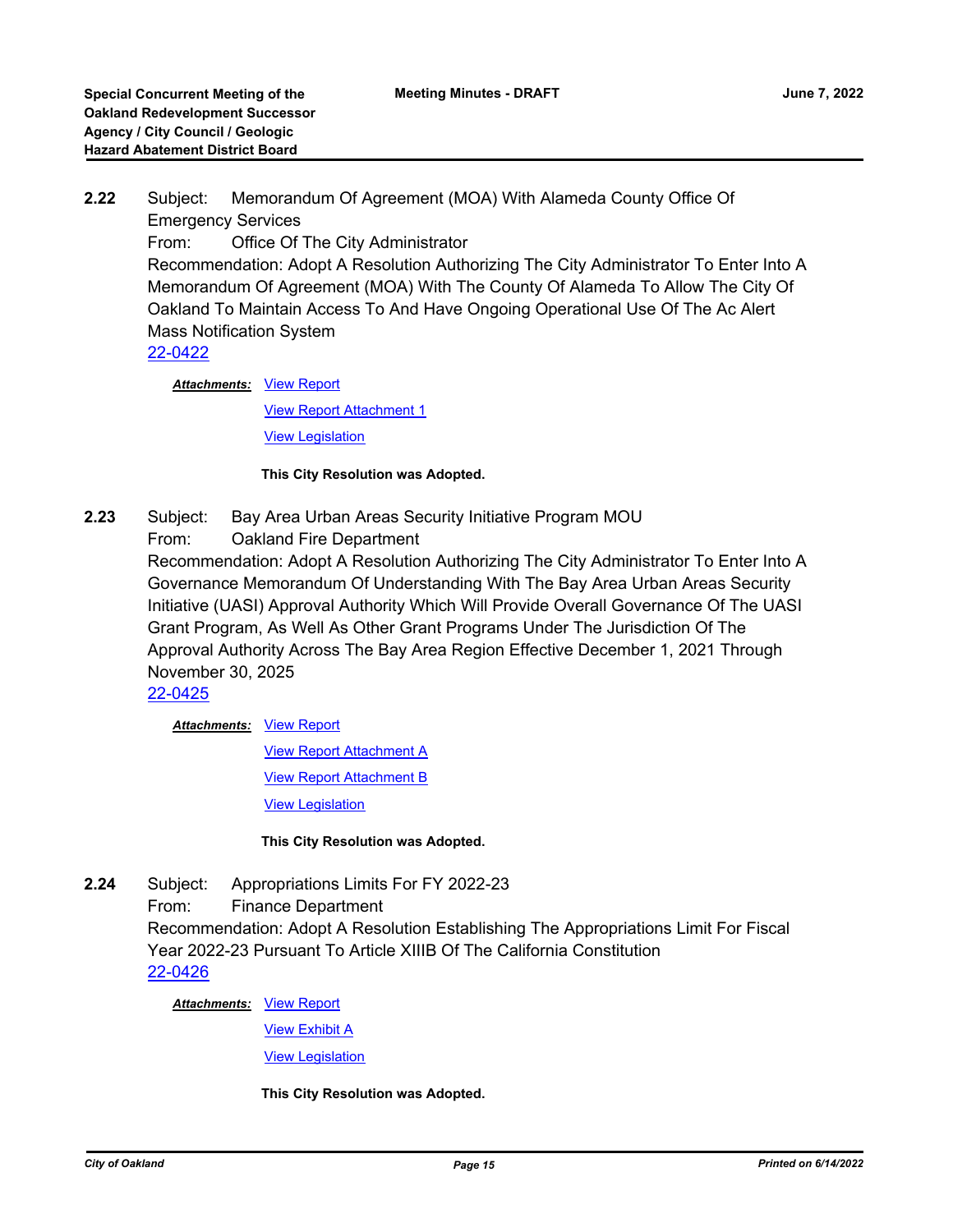**2.25** Subject: Lead Paint Settlement From: Finance Department Recommendation: Adopt A Resolution Accepting And Appropriating A Lead Paint Settlement Disbursement From The County Of Alameda In The Amount Of Four Million Seven Hundred Ninety-Seven Thousand, One Hundred Eighty-Four Dollars And Fifty-Eight Cents (\$4,797,184.58) Pursuant To A Council Authorized Memorandum Of Understanding For Partial Disposition Of Lead Paint Settlement Funds

[22-0439](http://oakland.legistar.com/gateway.aspx?m=l&id=/matter.aspx?key=33360)

**Attachments: [View Report](http://oakland.legistar.com/gateway.aspx?M=F&ID=d3843a8f-37a9-494b-8b57-a02e99c59ac0.pdf)** [View Legislation](http://oakland.legistar.com/gateway.aspx?M=F&ID=dbae6052-3a41-46a6-9789-99e118b9fb31.pdf)

#### **This City Resolution was Adopted.**

**2.26** Subject: Ordinance To Modify The CPI Rent Adjustment From: Councilmember Fife Recommendation: Adopt An Ordinance Amending Chapter 8.22 Of The Oakland Municipal Code (Residential Rent Adjustments And Evictions) To (1) Make The Annual Permissible Rent Increase For Covered Units 60% Of The Percentage Increase In The Consumer Price Index Or 3%, Whichever Is Lower And (2) Align Annual Adjustment Period With State Law

[22-0377](http://oakland.legistar.com/gateway.aspx?m=l&id=/matter.aspx?key=33298)

**Attachments: [View Report](http://oakland.legistar.com/gateway.aspx?M=F&ID=bbc3bdba-ae5f-4dec-a9f7-2c58fdbc63b9.pdf)** 

[View Legislation](http://oakland.legistar.com/gateway.aspx?M=F&ID=5a30b5fa-6623-48e3-ae71-5f661ac1c776.pdf)

**A motion was made by Dan Kalb, seconded by Carroll Fife, that this matter be Approved for Final Passage. The motion carried by the following vote:**

- **Abstained:** 1 Taylor
	- **Aye:** 6 Fife, Kalb, Fortunato Bas, Kaplan, Thao, and Reid
	- **No: 1 Gallo**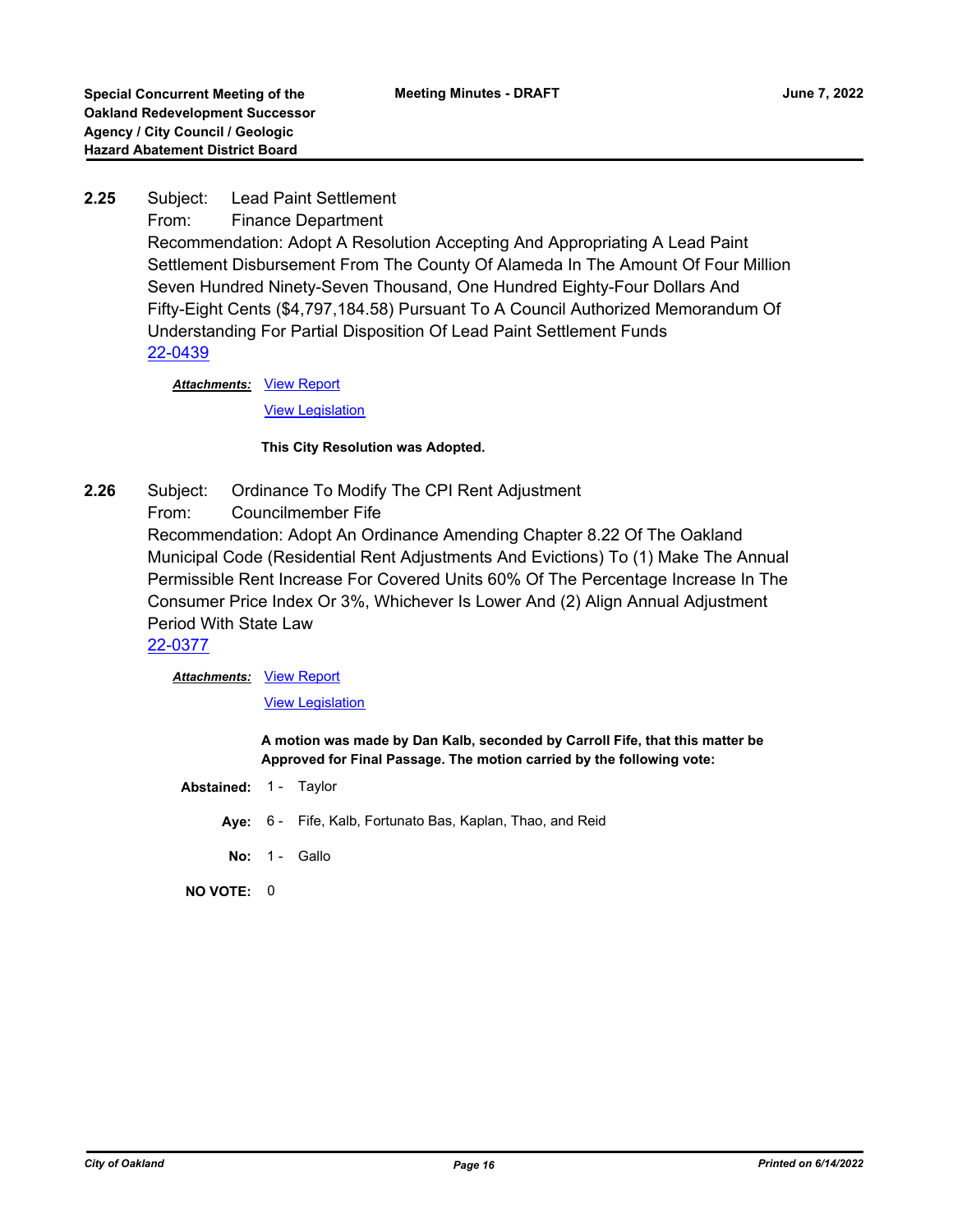**2.27** Subject: Recognizing Black Daddy: The Movie From: Councilmember Taylor Recommendation: Adopt A Resolution Recognizing Damon Jamal Taylor And Other Local Artists On Their Award Winning Documentary "Black Daddy: The Movie" And Supporting The Film's Premiere On Fathers Day Weekend June 17 Through June 19, 2022 [22-0469](http://oakland.legistar.com/gateway.aspx?m=l&id=/matter.aspx?key=33390)

**Attachments: [View Report](http://oakland.legistar.com/gateway.aspx?M=F&ID=f6117d70-2199-4b67-ac83-c5ebc994afbc.pdf)** 

**[View Legislation](http://oakland.legistar.com/gateway.aspx?M=F&ID=ab0833fd-00ab-4c7f-acd0-cf3d92ec91f1.pdf)**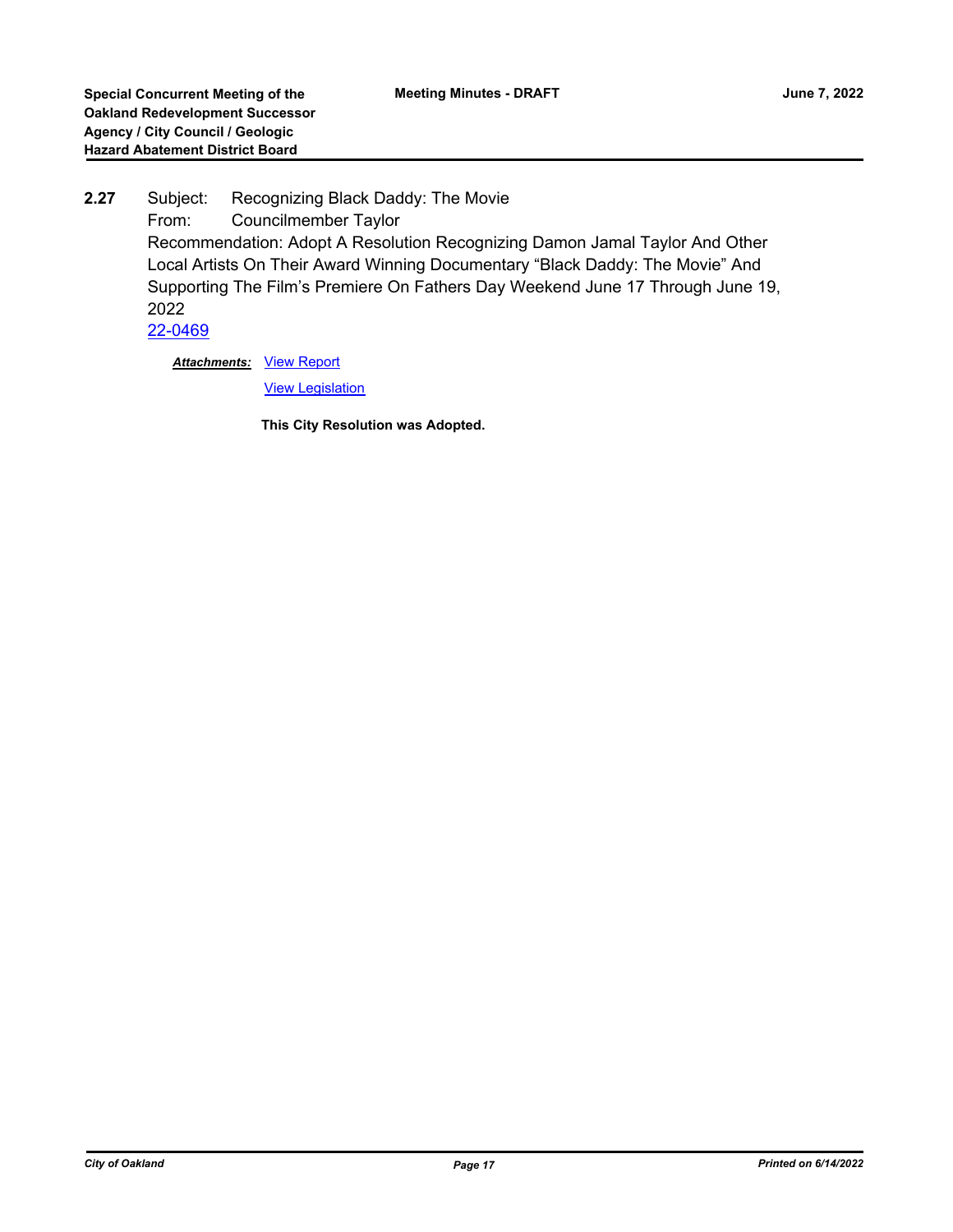# **2.28** Subject: Acceptance And Appropriation Of Caltrans Funds From: Oakland Public Works Department Recommendation: Adopt The Following Pieces Of Legislation:

1) A Resolution Authorizing The City Administrator To (1) Apply For, Accept, And Appropriate Grant Funds In An Amount Not-To-Exceed Two Million Thirty-Three Thousand Five Hundred Seventy-Five Dollars (\$2,033,575.00) From The California Department Of Transportation Clean California Local Grant Program (CCLGP) To Implement The Courtland Creek Restoration Project (Courtland Project); (2) Enter Into A Restricted CCLGP Grant Agreement With The California Department Of Transportation (Caltrans) To Implement The Courtland Project (No. 1005340); (3) Accept And Appropriate Caltrans Funds In An Amount Not-To-Exceed One Hundred Ninety Thousand Dollars (\$190,000.00) To Implement The Courtland Project As Mitigation For Its Union Pacific Railroad Lake Merritt Channel Bridge Replacement Project (Caltrans Project), (4) Enter Into A Contractual Agreement With Caltrans To Implement The Courtland Project Utilizing Caltrans Project Mitigation Funds, And (5) Adopt Appropriate California Environmental Quality Act (CEQA) Findings.; And [22-0340](http://oakland.legistar.com/gateway.aspx?m=l&id=/matter.aspx?key=33261)

# **Attachments: [View Report](http://oakland.legistar.com/gateway.aspx?M=F&ID=9fbe55e0-9d1c-456f-ad19-634ea29e1ad1.pdf)**

View Attachment A - 4A800 401 Lake Merritt Mitigation Letter of Intent Update 20220407 [View Attachment B - Template Restricted Grant Agreement CCLGP](http://oakland.legistar.com/gateway.aspx?M=F&ID=2902f5b9-d6a2-4585-aae4-51c2057e8e55.pdf) [View Attachment C - Project Location Map and Draft Conceptual](http://oakland.legistar.com/gateway.aspx?M=F&ID=e038e868-ac0d-43c2-b366-9d020ca2411a.pdf)  **Designs** [View Attachment D -Resoloution No 79649 C.M.S](http://oakland.legistar.com/gateway.aspx?M=F&ID=fda50720-29af-46c6-ab51-70d28acef8ca.pdf) [View Attachment E - Resolution No 88143 C.M.S](http://oakland.legistar.com/gateway.aspx?M=F&ID=7cf976e8-bd36-4d00-ba45-7868cfd0d058.pdf) [View Attachment F - Resolution No 88397 C.M.S.](http://oakland.legistar.com/gateway.aspx?M=F&ID=cabb5a74-f3e1-461f-abbc-3d2dc7ab301b.pdf) [View Attachment G - Resolution No 88565 C.M.S.](http://oakland.legistar.com/gateway.aspx?M=F&ID=03983745-efe2-441b-acea-dc0a658d91f7.pdf) **[View Legislation](http://oakland.legistar.com/gateway.aspx?M=F&ID=5832459b-aa6c-4704-a5dc-608bcda16251.pdf)**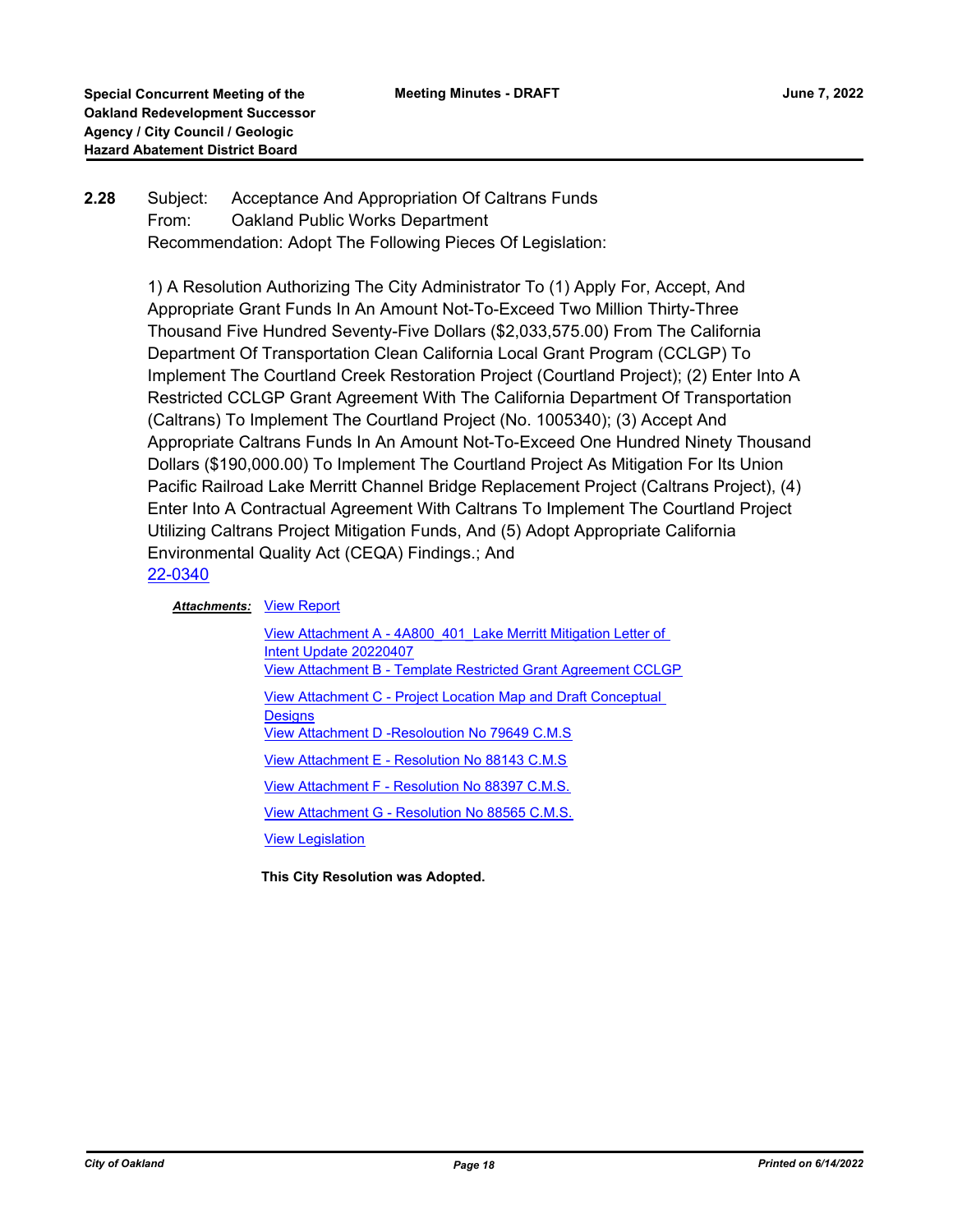2) A Resolution Authorizing The City Administrator To (1) Apply For, Accept, And Appropriate Grant Funds In An Amount Not-To-Exceed Four Million Nine Hundred Ninety-Two Thousand Three Hundred Eighty Dollars (\$4,992,380.00) From The California Department Of Transportation Clean California Local Grant Program (CCLGP) To Implement The Oakland Mini Parks Beautification Project; (2) Enter Into A Restricted CCLGP Grant Agreement With The California Department Of Transportation To Implement The Mini Parks Beautification Project; And (3) Adopt Appropriate California Environmental Quality Act (CEQA) Findings [22-0341](http://oakland.legistar.com/gateway.aspx?m=l&id=/matter.aspx?key=33262)

*Attachments:* [View Legislation](http://oakland.legistar.com/gateway.aspx?M=F&ID=e3355ded-7aa8-4fd7-aaae-f650ad428def.pdf)

#### **This City Resolution was Adopted.**

**2.29** Subject: Hoover Library Feasibility Study Consultant Award From: Oakland Public Works Department Recommendation: Adopt A Resolution: 1) Awarding A Professional Services Agreement For Architectural Design Services To Blink!Lab Architecture For An Amount Not-To-Exceed Four Hundred Thousand Dollars (\$400,000.00) To Prepare A Feasibility Study For A New Hoover Branch Library (Project No. 1004856), With An Option To Amend Blink!Lab Architecture's Agreement To Provide Grant Support Services For An Amount Not-To-Exceed Two Hundred Fifty Thousand Dollars (\$250,000.00) Upon Identification Of Additional Funding; 2) Authorizing The City Administrator To Apply For, Accept And Appropriate Future Grant Funds To Support The Design And Construction Of A New Hoover Branch Library; And 3) Adopting Appropriate California Environmental Quality Act (CEQA) Findings [22-0366](http://oakland.legistar.com/gateway.aspx?m=l&id=/matter.aspx?key=33287)

**Attachments: [View Report](http://oakland.legistar.com/gateway.aspx?M=F&ID=acc72ed7-73ef-4224-811e-a69b36cb8e45.pdf)** 

[View Attachment A Project Location Map](http://oakland.legistar.com/gateway.aspx?M=F&ID=2a359a38-a7e8-431f-882d-5e7d3f3f32cb.pdf) [View Attachment B Compliance Analysis](http://oakland.legistar.com/gateway.aspx?M=F&ID=01996100-14b5-414c-8720-e4ffd85a52dd.pdf) [View Legislation](http://oakland.legistar.com/gateway.aspx?M=F&ID=4979acfe-8821-40ea-827e-b5385ee1b43b.pdf)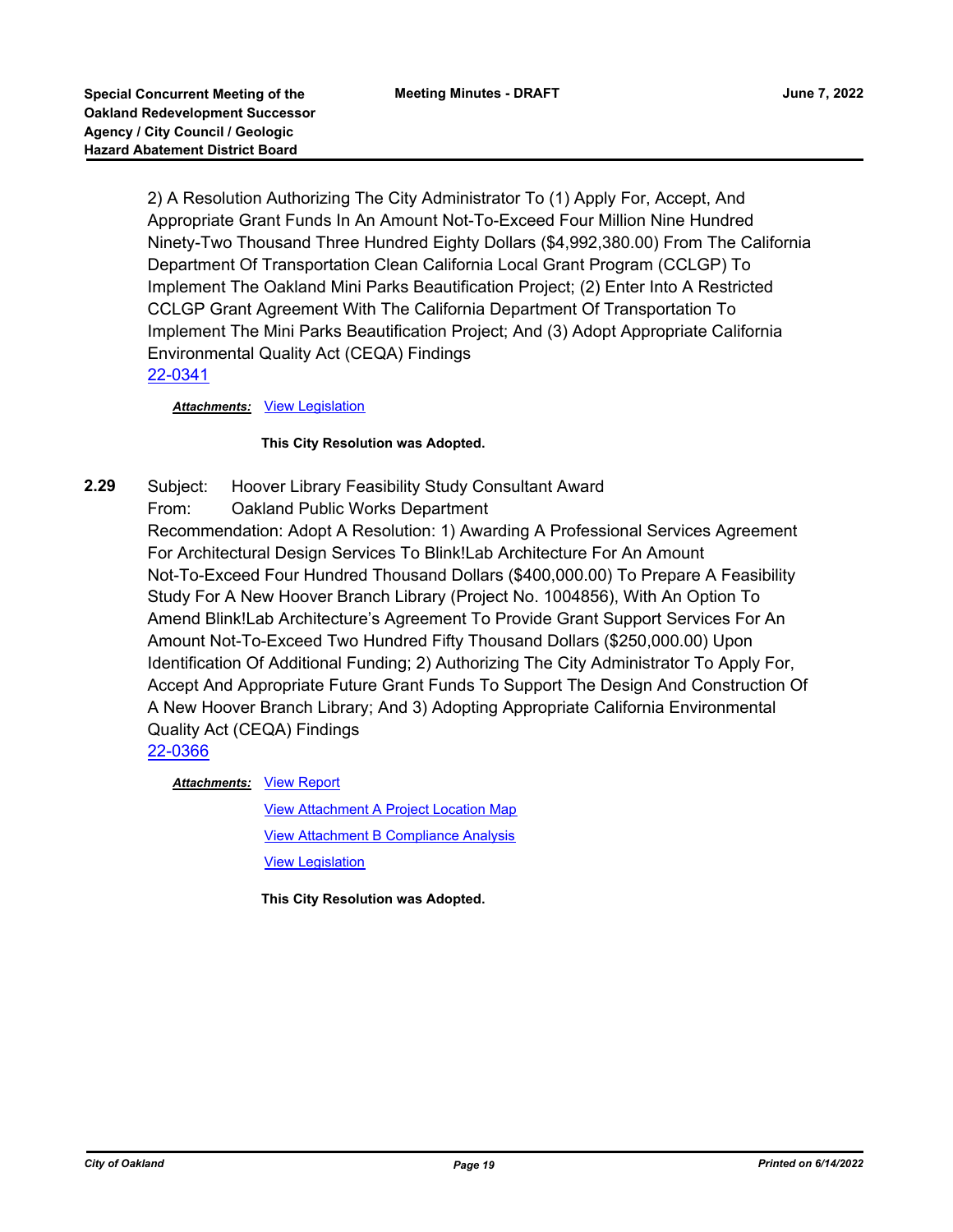# **2.30** Subject: Main Library Feasibility Study Consultant Award From: Oakland Public Works Department Recommendation: Adopt A Resolution: 1) Awarding A Professional Services Agreement For Architectural Design Services To Esherick Homsey Dodge And Davis, Architects (EHDD) For An Amount Not-To-Exceed Six Hundred Thousand Dollars (\$600,000.00) To Prepare A Feasibility Study For An Expanded Or Relocated Main Library (Project No. 1004858), With An Option To Amend EHDD'S Agreement To Provide Grant Support Services For An Amount Not-To-Exceed Four Hundred Thousand Dollars (\$400,000.00) Upon Identification Of Additional Funding; 2) Authorizing The City Administrator To Apply For, Accept And Appropriate Future Grant Funds To Support The Design And Construction Of An Expanded Or Relocated Main Library; And 3) Adopting Appropriate California Environmental Quality Act (CEQA) Findings [22-0367](http://oakland.legistar.com/gateway.aspx?m=l&id=/matter.aspx?key=33288)

**Attachments: [View Report](http://oakland.legistar.com/gateway.aspx?M=F&ID=84ddeb43-ec7b-4b4a-b86e-b4b73d9e58eb.pdf)** 

[View Report Attachment A](http://oakland.legistar.com/gateway.aspx?M=F&ID=c49ae20e-786c-4932-a653-5ff3df9f34d7.pdf) **[View Report Attachment B](http://oakland.legistar.com/gateway.aspx?M=F&ID=413a2f25-1552-4211-9d68-232f8d074423.pdf)** [View Legislation](http://oakland.legistar.com/gateway.aspx?M=F&ID=172c9a0e-e093-4560-8c72-4740183dbaa4.pdf)

**This City Resolution was Adopted.**

**2.31** Subject: CalOES Grant For ADU Legalization Feasibility Assessments From: Housing And Community Development Department Recommendation: Adopt A Resolution: 1) Authorizing The City Administrator To Accept And Appropriate Up To Six Hundred Thousand Dollars (\$600,000) In Prepare California Jumpstart Program Funds From The California Governor's Office Of Emergency Services (CALOES) To Provide Feasibility Assessments To Encourage The Legalization Of Accessory Dwelling Units 2) Authorizing The City Administrator To Contract With Qualified Consultants To Provide The Feasibility Assessments [22-0402](http://oakland.legistar.com/gateway.aspx?m=l&id=/matter.aspx?key=33323)

**Attachments: [View Report](http://oakland.legistar.com/gateway.aspx?M=F&ID=c19011a7-d783-449c-b3ef-2ce315ed2230.pdf)** 

[View Legislation](http://oakland.legistar.com/gateway.aspx?M=F&ID=d66e2782-bd77-4675-b9d9-623a99a77dd1.pdf)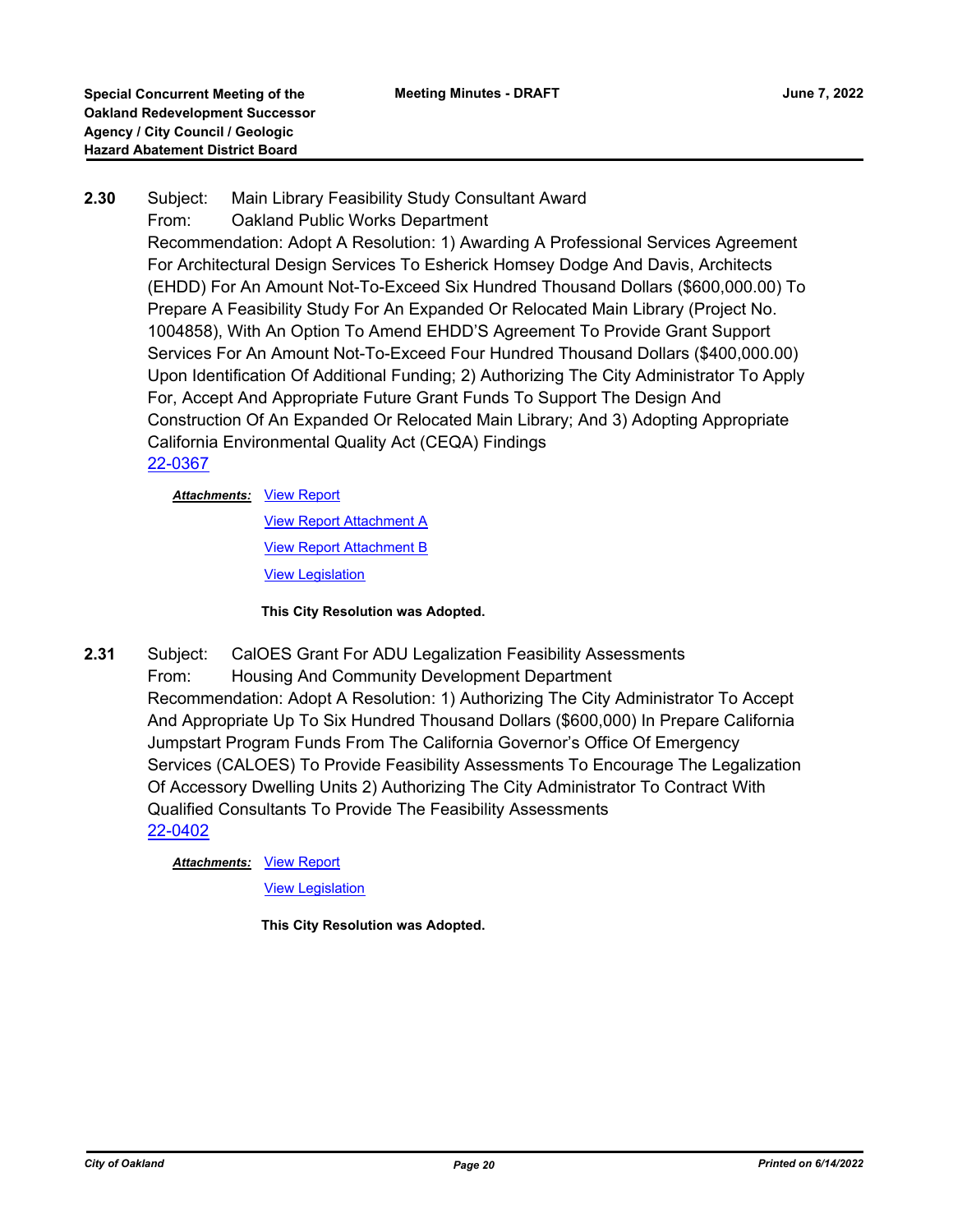**2.32** Subject: Mayor's Appointment To The Police Commission From: Office Of The Mayor Recommendation: Adopt A Resolution Confirming The Mayor's Appointment Of Karely Ordaz To The Police Commission As An Alternate Commissioner [22-0400](http://oakland.legistar.com/gateway.aspx?m=l&id=/matter.aspx?key=33321)

**Attachments: [View Report - Letter](http://oakland.legistar.com/gateway.aspx?M=F&ID=3914d04e-4dce-4549-b767-c8d475932e73.pdf)** 

[View Report - Application](http://oakland.legistar.com/gateway.aspx?M=F&ID=410f3111-2f99-4f81-b1b2-6a4755f1a2ef.pdf)

[View Report - Resume](http://oakland.legistar.com/gateway.aspx?M=F&ID=726b0b10-11e8-4ff5-b38c-17c2e250fafc.pdf)

[View Legislation](http://oakland.legistar.com/gateway.aspx?M=F&ID=8b8f79a9-1ec4-4469-b6c4-275d75b4fd22.pdf)

**This City Resolution was Adopted.**

**2.33** Subject: Settlement - Claim Of Shannon Murphey From: Office Of The City Attorney Recommendation: Adopt A Resolution Authorizing And Directing The City Attorney To Compromise And Settle The Claim Of Shannon Murphey, City Attorney File No. C34768, In The Amount Of Thirty-Five Thousand And Zero Cents (\$35,000.00) (Department Of Public Works - Failed Sewer Main) [22-0495](http://oakland.legistar.com/gateway.aspx?m=l&id=/matter.aspx?key=33415)

**Attachments: [View Report](http://oakland.legistar.com/gateway.aspx?M=F&ID=52ef20c3-f879-489f-ab10-a6b938176424.PDF)** 

[View Legislation](http://oakland.legistar.com/gateway.aspx?M=F&ID=64c0d9e1-dc95-4a83-9f70-26d63838ab08.PDF)

**This City Resolution was Adopted.**

**3 CONSIDERATION OF ITEMS WITH STATUTORY PUBLIC HEARING REQUIREMENTS:**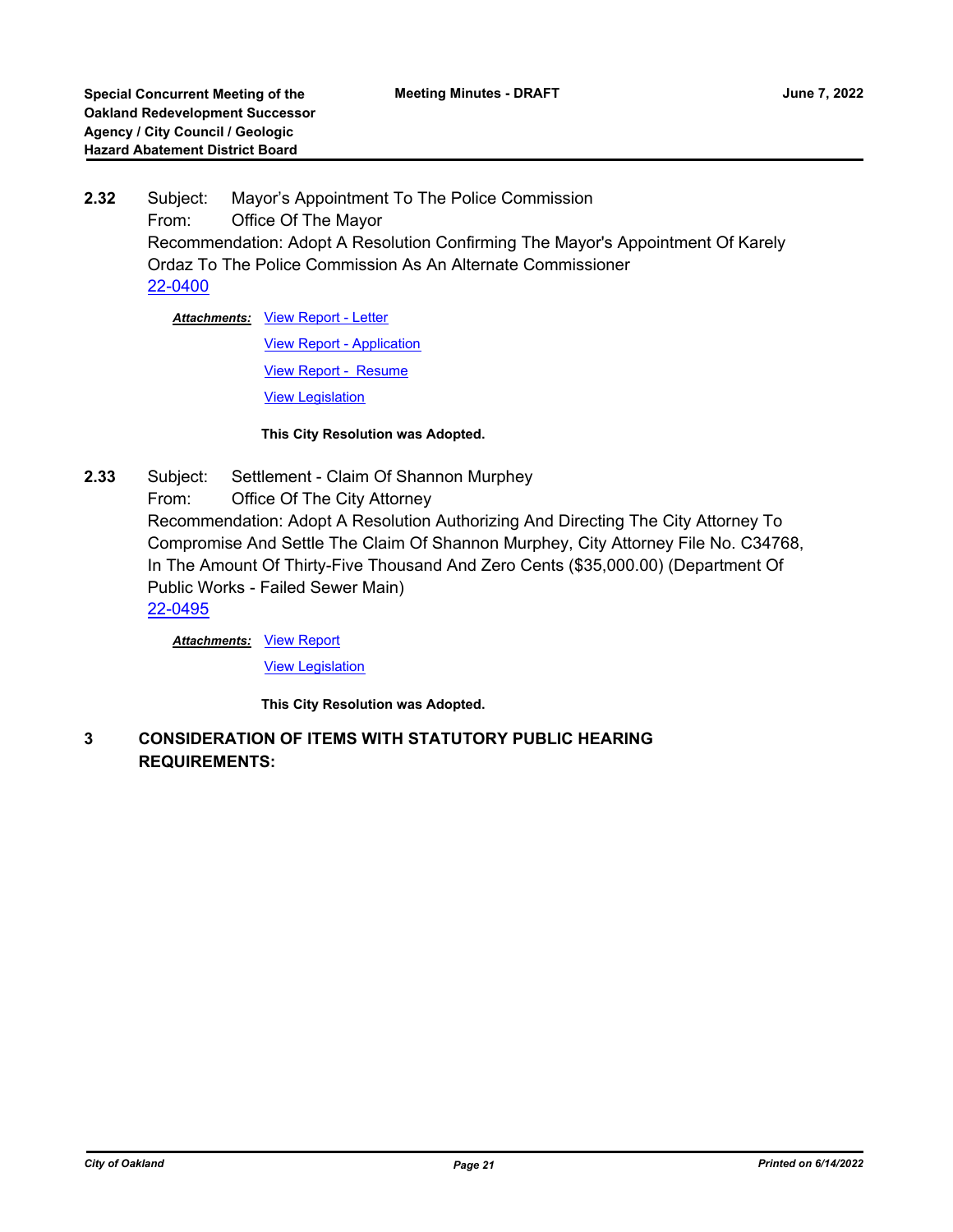**3.1** Subject: FY2022-23 Master Fee Schedule From: Finance Department Recommendation: Adopt An Ordinance Amending Ordinance No. 13678 C.M.S. (Which Adopted The Fiscal Year 2021-22 Master Fee Schedule), As Amended, To Establish, Modify And Delete Fees And Penalties Assessed By Offices, Departments, Bureaus, And Agencies Of The City Of Oakland Referenced Herein [22-0428](http://oakland.legistar.com/gateway.aspx?m=l&id=/matter.aspx?key=33349)

Attachments: [View Report And Attachments](http://oakland.legistar.com/gateway.aspx?M=F&ID=9a78fb99-0936-4aa8-8dc3-bf3b273ad1b9.pdf)

[View Legislation And Exhibits](http://oakland.legistar.com/gateway.aspx?M=F&ID=4eac7a33-a4dd-421f-95b2-bad7340456d7.pdf)

*Councilmember Gallo motioned, seconded by Councilmember Taylor to open the Public Hearing. The motion passed by 8 Ayes: Fife,Gallo, Kalb, Kaplan, Reid, Thao, Fortunato Bas, and Taylor.*

*Upon the reading of Item 3.1 by the City Clerk, the Public Hearing was opened at 5:15 PM*

*1 individual spoke on this item.*

*Councilmember Kalb motioned, seconded by Councilmember Fife to close the Public Hearing, and hearing no objections, that this matter be Approved On Introduction and Scheduled for Final Passage to go before the Concurrent Meeting of the Oakland Redevleopment Successor Agency and the City Council, to be heard 6/21/2022.* 

*The motion passed by 8 Ayes: Fife,Gallo, Kalb, Kaplan, Reid, Thao, Fortunato Bas, and Taylor.*

**A motion was made by Dan Kalb, seconded by Carroll Fife, that this matter be Approved On Introduction and Scheduled for Final Passage to go before the \* Concurrent Meeting of the Oakland Redevelopment Successor Agency and the City Council, to be heard 6/21/2022. The motion carried by the following vote:**

**Aye:** 8 - Fife, Kalb, Fortunato Bas, Gallo, Kaplan, Thao, Reid, and Taylor

**NO VOTE:** 0

# **4** ORAL REPORT OF FINAL DECISIONS MADE DURING CLOSED SESSION & DISCLOSURE OF NON-CONFIDENTIAL CLOSED SESSION DISCUSSIONS [22-0496](http://oakland.legistar.com/gateway.aspx?m=l&id=/matter.aspx?key=33416)

Attachments: JUNE 2, 2022 CLOSED SESSION REPORT OF FINAL ACTION -Shannon Murphey

**This Informational Report be Received and Filed.**

**Aye:** 8 - Fife, Kalb, Fortunato Bas, Gallo, Kaplan, Thao, Reid, and Taylor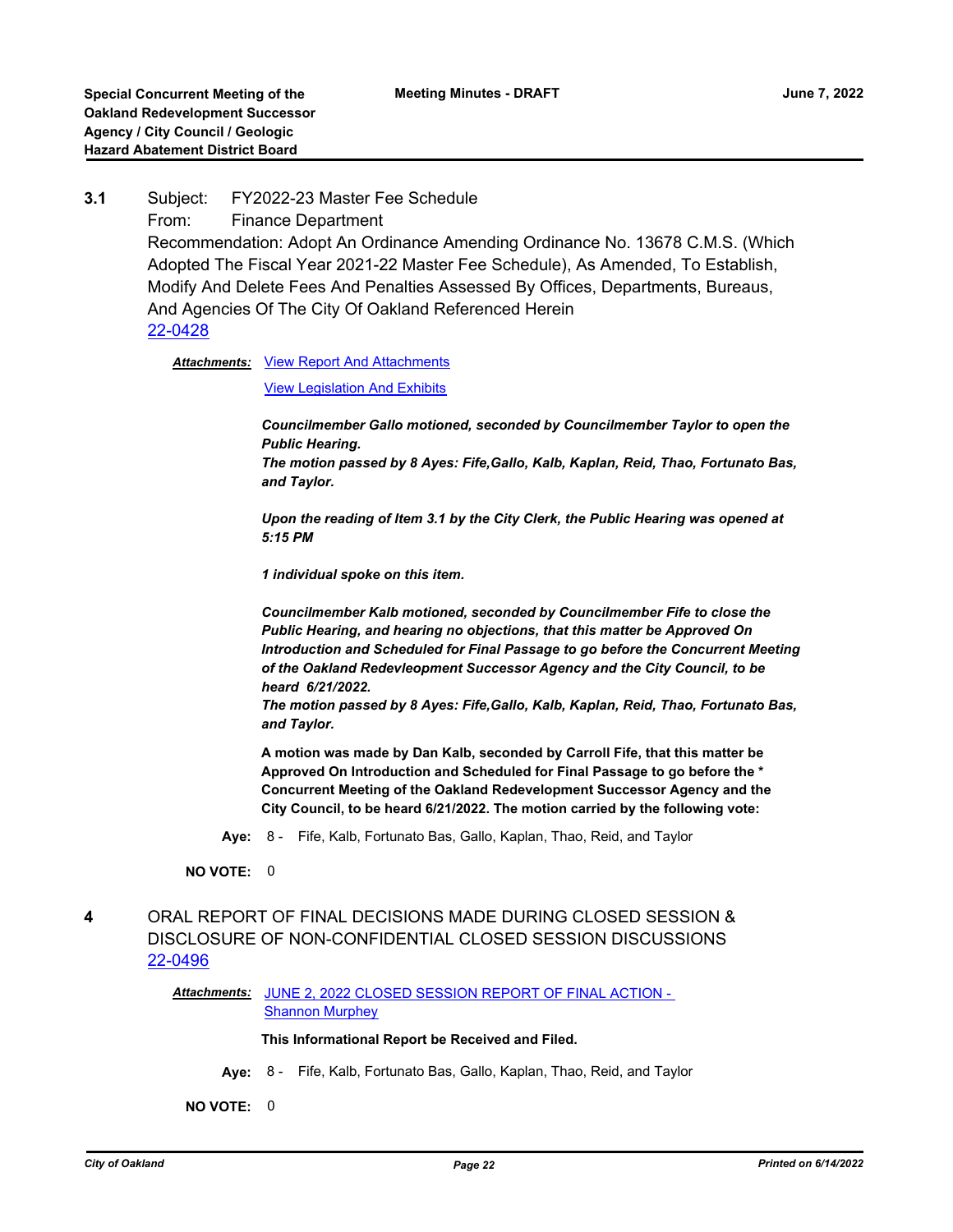# **5** APPROVAL OF THE DRAFT MINUTES FROM THE MEETINGS OF MAY 17, 2022 AND MAY 26, 2022 [22-0464](http://oakland.legistar.com/gateway.aspx?m=l&id=/matter.aspx?key=33385)

**Attachments: [View Report - May 17, 2022 Minutes](http://oakland.legistar.com/gateway.aspx?M=F&ID=af22d1cf-5f70-4cc2-9aaf-7d04cbaa0d02.pdf)** 

[View Report - May 26, 2022 Minutes](http://oakland.legistar.com/gateway.aspx?M=F&ID=bdea68e4-b6d2-4973-b928-86096eef55ab.pdf)

**A motion was made by Noel Gallo, seconded by Carroll Fife, that this matter be Approved. The motion carried by the following vote:**

**Aye:** 8 - Fife, Kalb, Fortunato Bas, Gallo, Kaplan, Thao, Reid, and Taylor

**NO VOTE:** 0

### **ACTION ON OTHER NON-CONSENT CALENDAR ITEMS:**

**Councilmember Taylor motioned, seconded by Councilmember Kalb to extend the meeting beyond 6:30 P.M.**

**2.14** Subject: Summer Youth Employment Program From: Economic And Workplace Development Department Recommendation: Adopt A Resolution Of The Oakland City Council Authorizing The City Administrator To:

(1) Apply For, Accept, And Appropriate Grants And Contributions And To Allocate Any Additional Funds Raised For The City's Summer Youth Employment Program And Services Of The Oakland Workforce Development Board Without Returning To The City Council; And

(2) Negotiate And Execute Grant Agreements For The 2022 Summer Youth Employment Program Between The City Of Oakland And: Lao Family Community Development, Inc., Youth Employment Partnership, Inc., And Trybe, Inc. Pursuant To A Request For Proposals For Fiscal Years 2022- 2025 [22-0403](http://oakland.legistar.com/gateway.aspx?m=l&id=/matter.aspx?key=33324)

**Attachments: [View Report](http://oakland.legistar.com/gateway.aspx?M=F&ID=79bcc61e-d0e2-45d2-bb6d-73b9fdb0d90b.pdf)** 

[View Legislation](http://oakland.legistar.com/gateway.aspx?M=F&ID=31797c0a-57ef-475d-8305-638d1645641c.pdf)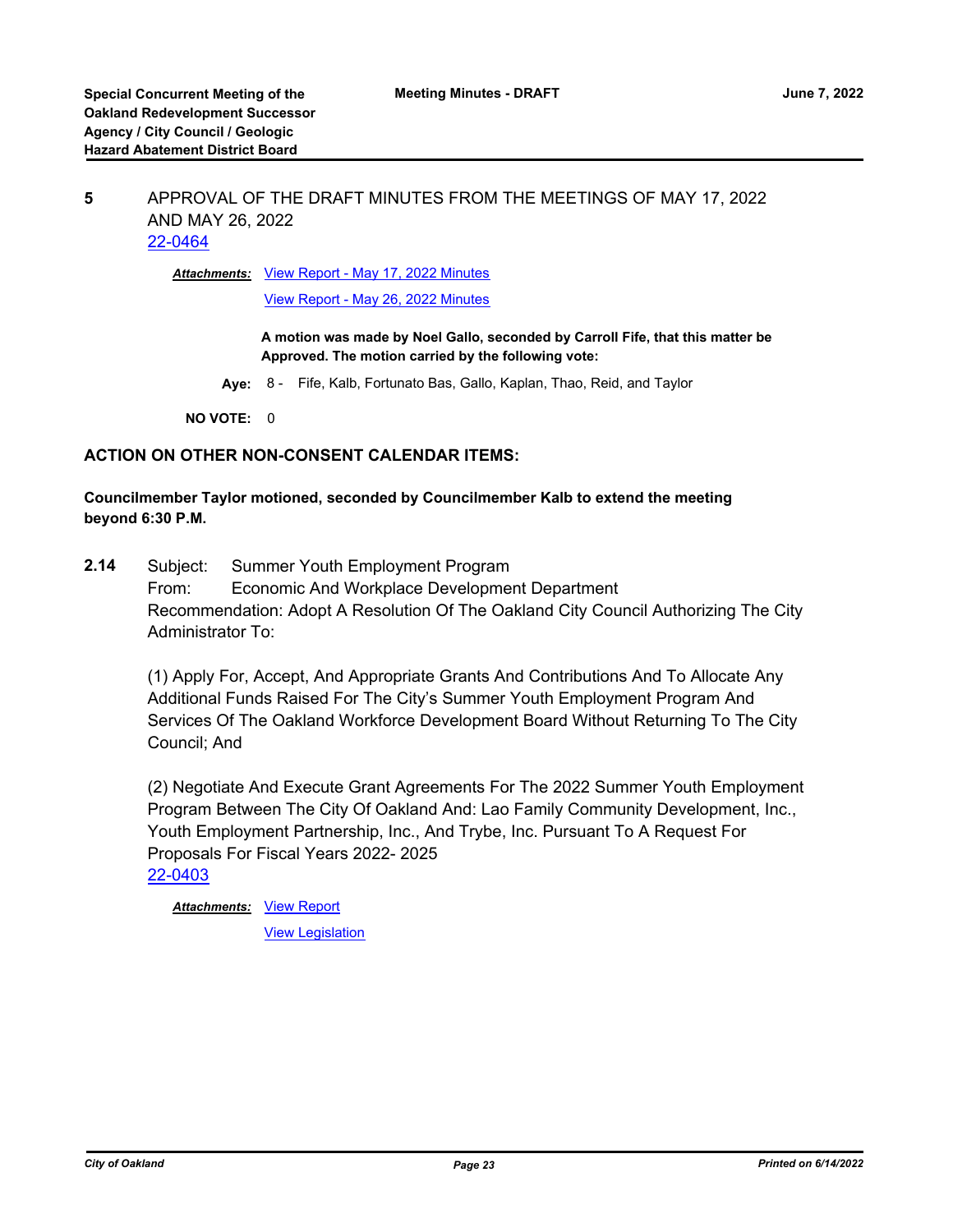**6** Subject: Façade And Tenant Improvement Program Modifications From: Economic And Workforce Development Department Recommendation: Adopt A Resolution Authorizing The City Administrator To Amend The Façade And Tenant Improvement Program (FIP/TIP) To: (1) Expand The Program Eligibility Citywide With A Priority Focus On Priority Underinvested Commercial Corridors; (2) Waive Matching Grant Requirements For Grants In An Amount Not To Exceed Twenty-Five Thousand Dollars (\$25,000); (3) Allow Staggered Multi-Phase Reimbursements Of Project Costs; (4) Include Retail Cannabis Businesses As An Eligible Business Type; (5) Allow Physical Upgrades Associated With Outdoor Dining In Conjunction With Flex Street Program Participation; And (6) Allow Window Repair From Vandalism In An Amount Not To Exceed Two Thousand Five Hundred Dollars (\$2,500) As An Eligible Expense [22-0253](http://oakland.legistar.com/gateway.aspx?m=l&id=/matter.aspx?key=33174)

**Attachments: [View Report](http://oakland.legistar.com/gateway.aspx?M=F&ID=77afda58-3db1-472d-84e6-dcced16792d0.pdf)** 

[View Legislation](http://oakland.legistar.com/gateway.aspx?M=F&ID=d7ac5e28-b1c7-4494-a7f3-3a600bb9666e.pdf)

**A motion was made by Noel Gallo, seconded by Rebecca Kaplan, that this matter be Adopted. The motion carried by the following vote:**

**Aye:** 8 - Fife, Kalb, Fortunato Bas, Gallo, Kaplan, Thao, Reid, and Taylor

**NO VOTE:** 0

**7** Subject: City Of Oakland 22-2023 Tax And Revenue Anticipation Notes - Ordinance From: Finance Department

Recommendation: Adopt An Ordinance Providing For The Borrowing Of Funds And The Issuance And Sale Of 2022-2023 Notes Payable From Revenues Received During The Fiscal Year 2022-2023 In An Amount Not To Exceed \$165,000,000 And Approving Certain Related Matters

[22-0311](http://oakland.legistar.com/gateway.aspx?m=l&id=/matter.aspx?key=33232)

**Attachments: [View Report](http://oakland.legistar.com/gateway.aspx?M=F&ID=1a4516fd-e606-4d91-834f-e603d52aa37b.pdf)** 

**[View Legislation](http://oakland.legistar.com/gateway.aspx?M=F&ID=1ac4c886-c104-4de8-a3e3-6b66e3ac6ed8.pdf)** 

**A motion was made by Noel Gallo, seconded by Loren Taylor, that this matter be Approved for Final Passage. The motion carried by the following vote:**

**Aye:** 8 - Fife, Kalb, Fortunato Bas, Gallo, Kaplan, Thao, Reid, and Taylor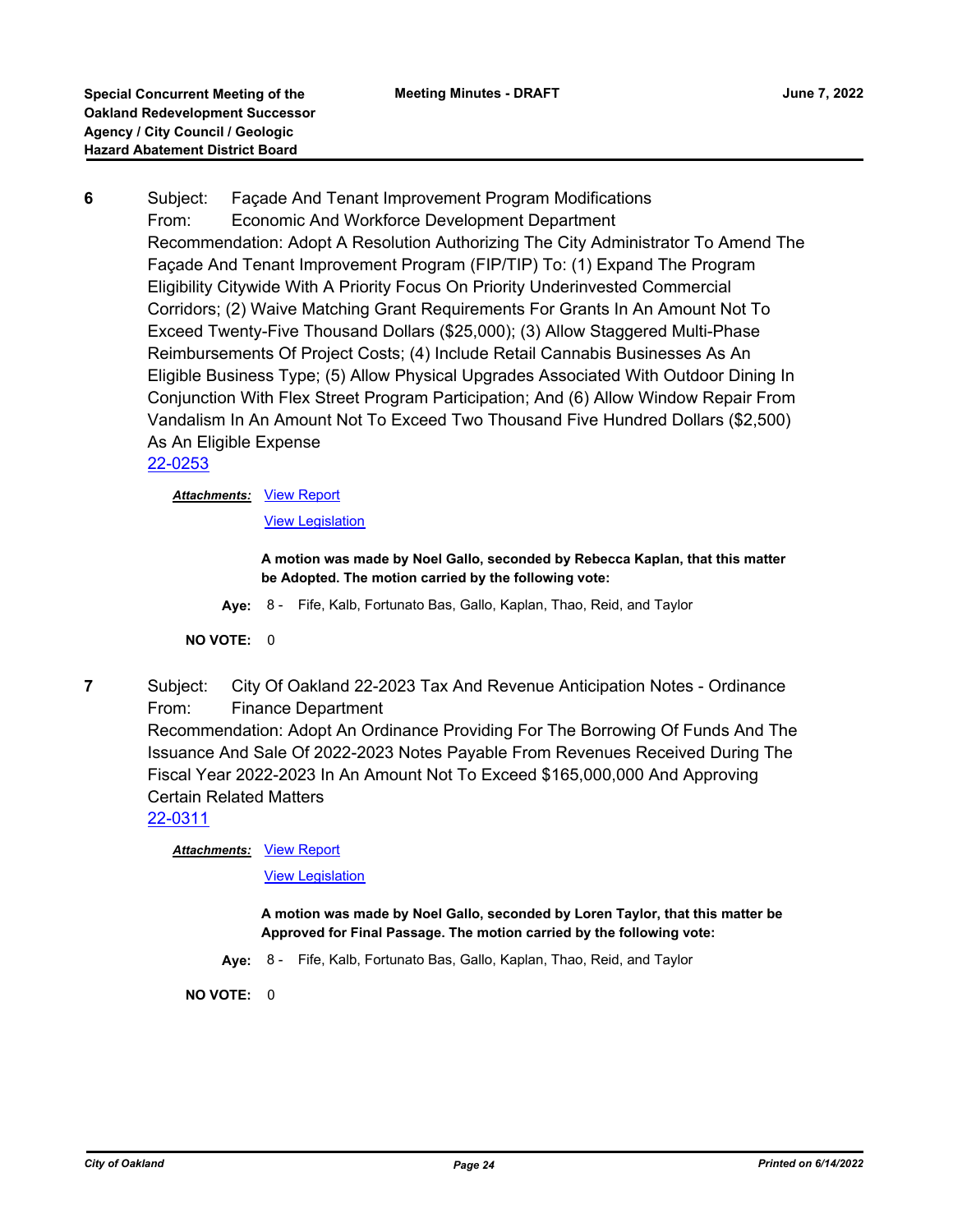**8** Subject: City Of Oakland 22-2023 Tax And Revenue Anticipation Notes - Resolution From: Finance Department Recommendation: Adopt A Resolution Providing For The Borrowing Of Funds For Fiscal Year 2022-2023 And The Issuance And Sale Of The City Of Oakland 2022-2023 Tax And Revenue Anticipation Notes In An Amount Not To Exceed \$165,000,000, And Approving The Execution Of One Or More Note Purchase Agreements Relating To Such Notes And Authorizing Other Actions In Connection Therewith [22-0406](http://oakland.legistar.com/gateway.aspx?m=l&id=/matter.aspx?key=33327)

**Attachments: [View Report](http://oakland.legistar.com/gateway.aspx?M=F&ID=84ed6fe3-0e38-4548-b2f1-5746a98aafcb.pdf)** 

[View Legislation](http://oakland.legistar.com/gateway.aspx?M=F&ID=04532e72-c011-423b-be7c-d6c2d29bb936.pdf)

**A motion was made by Noel Gallo, seconded by Loren Taylor, that this matter be Adopted. The motion carried by the following vote:**

**Aye:** 8 - Fife, Kalb, Fortunato Bas, Gallo, Kaplan, Thao, Reid, and Taylor

**NO VOTE:** 0

**9** Subject: Fiscal Year (FY) 2022-23 Local Measures M, N, Library Q, Z, D, Parks Q, And Measure AA

From: Finance Department

Recommendation: Adopt An Ordinance (1) Authorizing A Fiscal Year 2022-23 Increase In The Rate Of Property Tax Imposed By Voter-Approved Measures; And (2) Fixing The Rate Of The Property Tax And Levying A Tax On Real And Personal Property In The City Of Oakland For Fiscal Year 2022-23 For The Emergency Medical Services Retention Act Of 1997 (Measure M), The Paramedic Services Act Of 1997 (Measure N), The Library Services Retention And Enhancement Act Of 2004 (Library Measure Q), The 2014 Oakland Public Safety And Services Violence Prevention Act (Measure Z), The 2018 Oakland Public Library Preservation Act (Measure D), The 2020 Oakland Parks And Recreation Preservation, Litter Reduction, Homelessness Support Act (Parks Measure Q), And The Children's Initiative Of 2018 (Measure AA) [22-0427](http://oakland.legistar.com/gateway.aspx?m=l&id=/matter.aspx?key=33348)

**Attachments: [View Report](http://oakland.legistar.com/gateway.aspx?M=F&ID=f54b1cc3-0ceb-4619-98ee-55c76714d815.pdf)** 

[View Legislation](http://oakland.legistar.com/gateway.aspx?M=F&ID=32c254b5-9575-45fa-96bd-4a9b66abdc6c.pdf)

[View Supplemental Notice And Digest - 6/7/2022](http://oakland.legistar.com/gateway.aspx?M=F&ID=1b77705e-ea34-41ff-8870-e27677e6b718.pdf)

**A motion was made by Loren Taylor, seconded by Noel Gallo, that this matter be Approved On Introduction and Scheduled for Final Passage to go before the \* Concurrent Meeting of the Oakland Redevelopment Successor Agency and the City Council, to be heard 6/21/2022. The motion carried by the following vote:**

**Abstained:** 1 - Kaplan

**Aye:** 5 - Kalb, Fortunato Bas, Gallo, Thao, and Taylor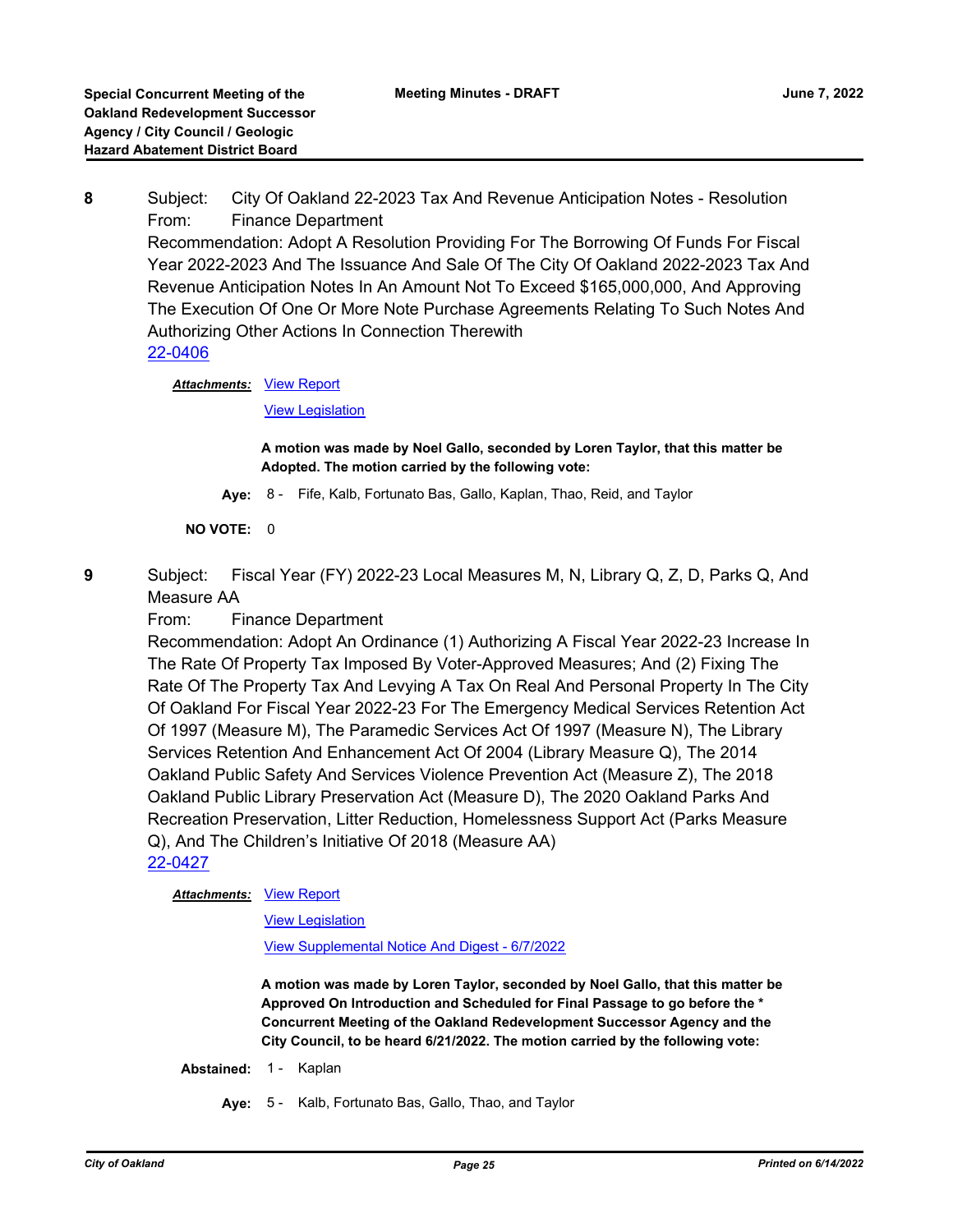**No:** 1 - Fife

Absent: 1 - Reid

**NO VOTE:** 0

# **10 THIS NUMBER INTENTIONAL NOT USED**

**12** Subject: New Construction Notice Of Funding Availability FY 2021-22 From: Housing And Community Development Department Recommendation: Receive An Informational Report On The City's 2021-22 Affordable Housing Notice Of Funding Availability; And Adopt The Following Pieces Of Legislation; [22-0435](http://oakland.legistar.com/gateway.aspx?m=l&id=/matter.aspx?key=33356)

Attachments: [View Report And Attachments](http://oakland.legistar.com/gateway.aspx?M=F&ID=5651de0c-96e5-4e9b-a9bf-d0cd40ea1218.pdf)

[View Presentation](http://oakland.legistar.com/gateway.aspx?M=F&ID=e601b501-367c-4cb8-ab5b-d14bc54bfa4a.pptx) [View Supplemental Report - 6/2/2022](http://oakland.legistar.com/gateway.aspx?M=F&ID=3a02e2f5-fc3f-45cc-b331-5632151f82e1.pdf) [View Supplemental Presentation - 6/2/2022](http://oakland.legistar.com/gateway.aspx?M=F&ID=2dcb0967-a0a3-4229-892b-1a780e9e1647.pptx)

**A motion was made by Dan Kalb, seconded by Loren Taylor, that this matter be Received and Filed. The motion carried by the following vote:**

**Aye:** 8 - Fife, Kalb, Fortunato Bas, Gallo, Kaplan, Thao, Reid, and Taylor

#### **NO VOTE:** 0

1) A Resolution Authorizing Affordable Housing Development Loans In A Total Amount Not To Exceed \$30,561,000 For The Following Affordable Housing New Construction Projects: 3050 International (3050 International Boulevard), Longfellow Corner (3801-3807 & 3823-3829 Martin Luther King Jr. Way), 34th & San Pablo (3419-3431 San Pablo Avenue), Agnes Memorial Senior Housing (2372 International Boulevard), And 500 Lake Park Apartments (500 Lake Park Avenue) [TITLE CHANGE]

[22-0436](http://oakland.legistar.com/gateway.aspx?m=l&id=/matter.aspx?key=33357)

Attachments: [View Legislation](http://oakland.legistar.com/gateway.aspx?M=F&ID=1341f698-014a-4b30-a649-9df73581d966.pdf)

[View Supplemental Legislation - 6/2/2022](http://oakland.legistar.com/gateway.aspx?M=F&ID=32edb327-940f-4d53-853d-e0cdfb3b026f.pdf)

**A motion was made by Dan Kalb, seconded by Loren Taylor, that this matter be Adopted. The motion carried by the following vote:**

**Aye:** 8 - Fife, Kalb, Fortunato Bas, Gallo, Kaplan, Thao, Reid, and Taylor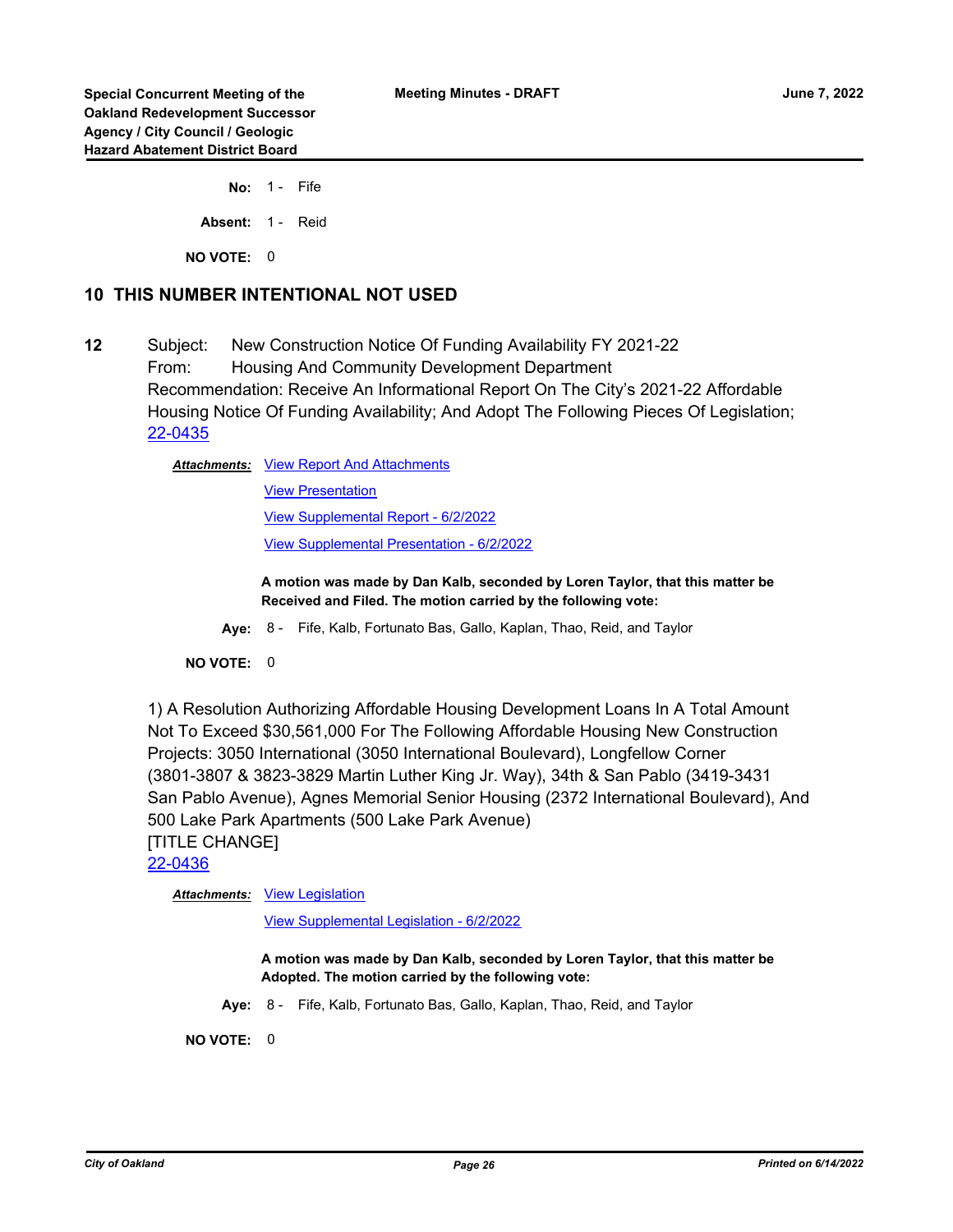2) A Resolution Appropriating \$1,577,870.14 From Funding Reimbursed To The City By The U.S. Department Of Housing And Urban Development's Housing Development Grant Program To Housing Development Activities; And [22-0437](http://oakland.legistar.com/gateway.aspx?m=l&id=/matter.aspx?key=33358)

*Attachments:* [View Legislation](http://oakland.legistar.com/gateway.aspx?M=F&ID=2d519da0-c246-45f5-9429-59281b971ebd.pdf)

**A motion was made by Dan Kalb, seconded by Loren Taylor, that this matter be Adopted. The motion carried by the following vote:**

**Aye:** 8 - Fife, Kalb, Fortunato Bas, Gallo, Kaplan, Thao, Reid, and Taylor

**NO VOTE:** 0

3) A Resolution Amending City Council Resolution No. 88765 C.M.S. Authorizing Affordable Housing Development Loans To The Friendship Senior Housing And The Phoenix Projects To Change The Funding Sources For A Portion Of The Loans To Include Allocations From The California Department Of Housing And Community Development's Local Housing Trust Fund Program [22-0438](http://oakland.legistar.com/gateway.aspx?m=l&id=/matter.aspx?key=33359)

**Attachments: [View Legislation](http://oakland.legistar.com/gateway.aspx?M=F&ID=9c9c985e-e7fb-4e82-8475-0ef6fae3d573.pdf)** 

**A motion was made by Dan Kalb, seconded by Loren Taylor, that this matter be Adopted. The motion carried by the following vote:**

**Aye:** 8 - Fife, Kalb, Fortunato Bas, Gallo, Kaplan, Thao, Reid, and Taylor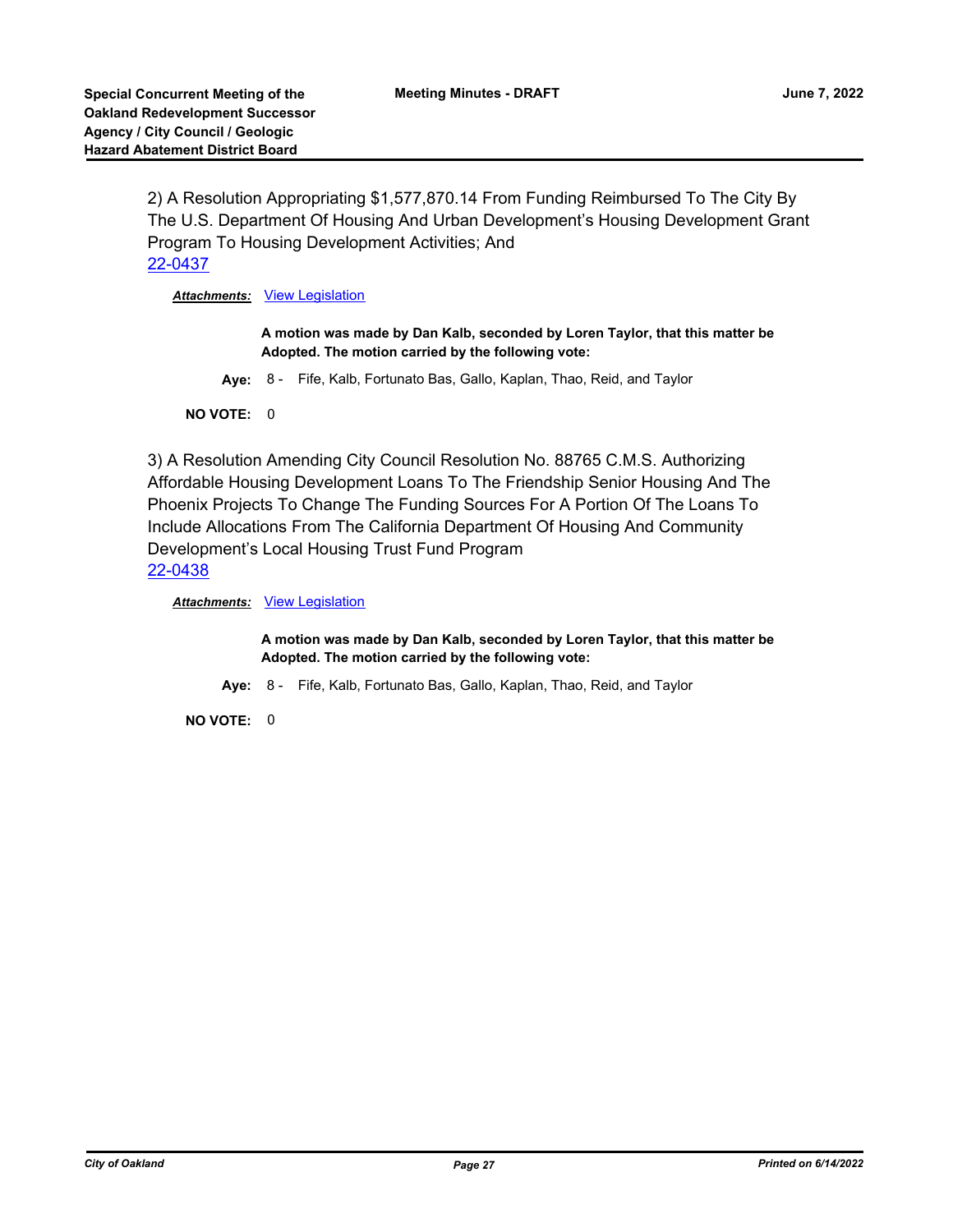**19** Subject: Amend Rent Adjustment Ordinance To Establish Residential Rental Registry From: Housing And Community Development Department Recommendation: Adopt An Ordinance Amending The Rent Adjustment Ordinance (O.M.C. 8.22.010 Et Seq) And The Just Cause For Eviction Ordinance (O.M.C. 8.22.300 Et Seq) To (1) Create An Annual Requirement For Residential Rental Units In Which Rental Property Owners Of Units Subject To The Rent Program Service Fee Shall Be Required To Report Rent And Other Tenancy Information, As Set Forth In Section 8.22.520, (2) Require Owners To Provide Evidence Of Complying With Residential Rental Registration Requirement When Filing Rent Increase Petitions Or Responses To Tenant Petitions And (3) To Provide As A Tenant's Affirmative Defense In An Eviction Action The Property Owner's Failure To Comply With Registration Requirements Outlined In O.M.C. 8.22.510

# [22-0376](http://oakland.legistar.com/gateway.aspx?m=l&id=/matter.aspx?key=33297)

#### **Attachments: [View Report](http://oakland.legistar.com/gateway.aspx?M=F&ID=c4937fb0-c6c5-4555-aca8-e00019d019fd.pdf)**

[View Legislation](http://oakland.legistar.com/gateway.aspx?M=F&ID=01891bac-9595-448f-850c-566070d73580.PDF)

[View Supplemental Power Point - 5/19/2022](http://oakland.legistar.com/gateway.aspx?M=F&ID=d1764194-7df1-4567-bbf8-0b7eaeb37a35.pdf)

[View Supplemental Legislation - 6/3/2022](http://oakland.legistar.com/gateway.aspx?M=F&ID=ea0f8918-6535-402c-a903-8450d01efddc.pdf)

**A motion was made by Carroll Fife, seconded by Dan Kalb, that this matter be Approved On Introduction and Scheduled for Final Passage to go before the \* Concurrent Meeting of the Oakland Redevelopment Successor Agency and the City Council, to be heard 6/21/2022. The motion carried by the following vote:**

- **Aye:** 8 Fife, Kalb, Fortunato Bas, Gallo, Kaplan, Thao, Reid, and Taylor
- **NO VOTE:** 0
- **20** Subject: Article 34 Authorization To Develop, Construct, Or Acquire Low Rent Social **Housing**

# From: Councilmember Fife

Recommendation: Adopt A Resolution On The City Council's Own Motion Submitting To The Voters At The General Municipal Election On November 8, 2022, A Proposed Ordinance To Authorize The City Of Oakland To Develop, Construct, Or Acquire Up To 13,000 Low Rent Social Housing Units In The City Under Article 34 Of The California Constitution, And Directing The City Clerk To Take Any And All Actions Necessary Under Law To Prepare For And Conduct The November 8, 2022, General Municipal Election [22-0410](http://oakland.legistar.com/gateway.aspx?m=l&id=/matter.aspx?key=33331)

**Attachments: [View Report](http://oakland.legistar.com/gateway.aspx?M=F&ID=afb48d17-ed66-4886-839b-cc7b68cb2fad.pdf)** 

[View Legislation](http://oakland.legistar.com/gateway.aspx?M=F&ID=65e7059d-f9e1-44fd-9540-e20f2f156271.pdf)

**A motion was made by Carroll Fife, seconded by Rebecca Kaplan, that this matter be Adopted. The motion carried by the following vote:**

**Aye:** 8 - Fife, Kalb, Fortunato Bas, Gallo, Kaplan, Thao, Reid, and Taylor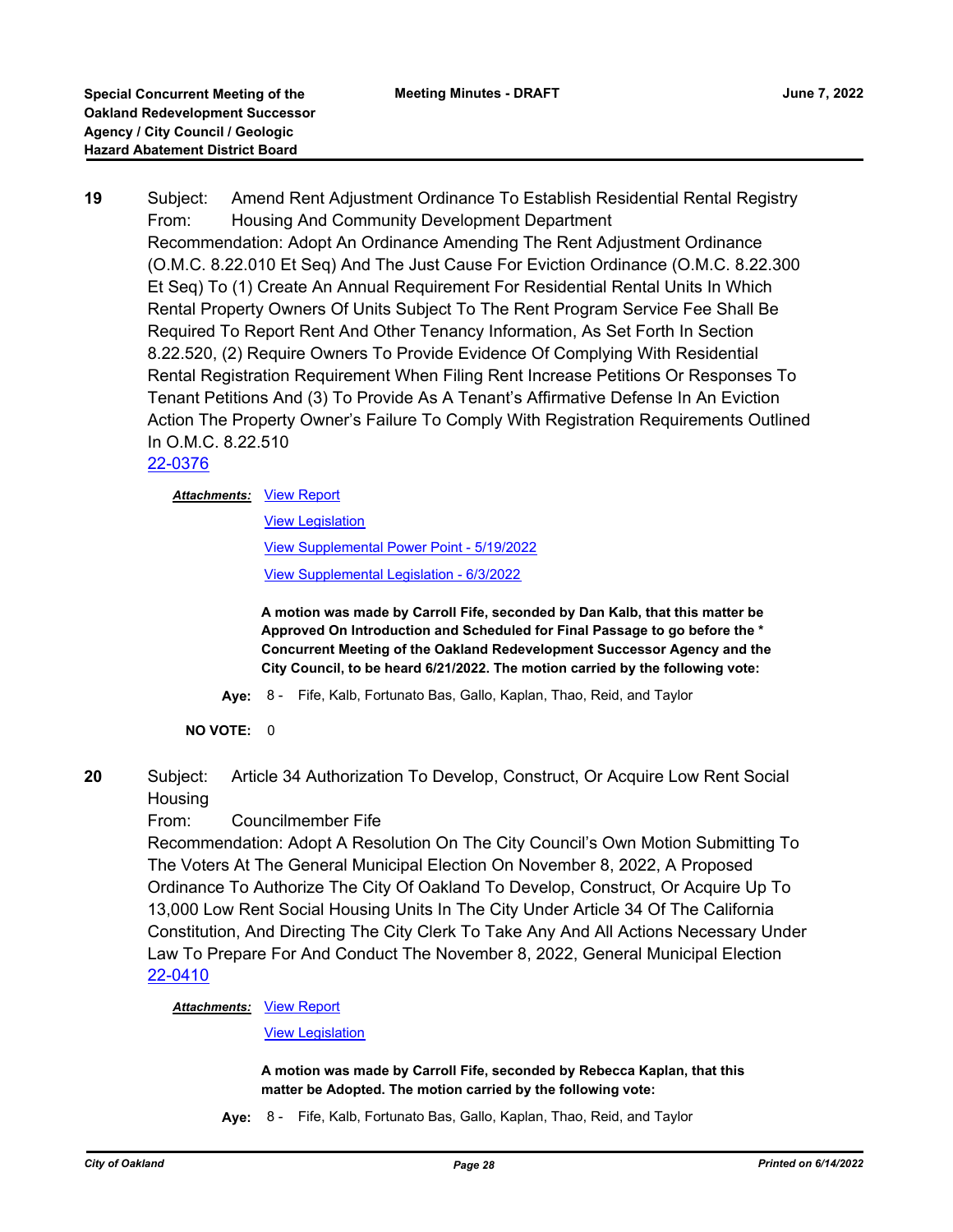# **NO VOTE:** 0

**11** Subject: Additional 2022 Summer Food Service Program Vendors, Sites And Funding From: Councilmember Fife Recommendation: Approve A Report With Recommendations Directing Staff To Return With A Plan To Increase The Number Of Vendors, Sites, And Potential Funding Allocation For The 2022 Summer Foods Service Program [22-0429](http://oakland.legistar.com/gateway.aspx?m=l&id=/matter.aspx?key=33350)

*Attachments:* [View Report](http://oakland.legistar.com/gateway.aspx?M=F&ID=215e703c-5727-4d6a-b36a-0eb348b7fea4.pdf)

#### **This Report and Recommendation be Approved.**

- **15** Subject: OFCY FY2022-2023 Grant Awards
	- From: Human Services Department

Recommendation: Adopt A Resolution Authorizing The City Administrator To Negotiate And Execute Grant Agreements Between The City Of Oakland And Various Non-Profit And Public Agencies To Provide Direct Services For Children And Youth In An Amount Not To Exceed Nineteen Million Forty-Two Thousand Three Hundred Eighty-Two Dollars (\$19,042,382) For Fiscal Year 2022-2023, With An Option To Approve One-Year Grant Renewals In Fiscal Years 2023-2024 And 2024-2025 Pending Council Approval [TITLE CHANGE]

[22-0378](http://oakland.legistar.com/gateway.aspx?m=l&id=/matter.aspx?key=33299)

#### **Attachments: [View Report](http://oakland.legistar.com/gateway.aspx?M=F&ID=9ff4777f-7a27-45b6-a281-8f259d9bbd30.pdf)**

[View Supplemental Report 5/19/2022](http://oakland.legistar.com/gateway.aspx?M=F&ID=70b55ab1-982f-453e-b567-155090a6f5ab.pdf) [View Legislation 5/19/2022](http://oakland.legistar.com/gateway.aspx?M=F&ID=bd421f21-676e-4d00-bb9e-696070e12fdc.pdf) [View Supplemental Report - 6/7/2022](http://oakland.legistar.com/gateway.aspx?M=F&ID=b4f0025d-d3b3-4183-b6ea-7173c88e26ae.pdf) [View Supplemental Legislation - 6/7/2022](http://oakland.legistar.com/gateway.aspx?M=F&ID=f0e0f24b-0a0f-433c-b736-b7ef96a0df4a.PDF)

**A motion was made by Noel Gallo, seconded by Rebecca Kaplan, that this matter be Adopted. The motion carried by the following vote:**

**Aye:** 8 - Fife, Kalb, Fortunato Bas, Gallo, Kaplan, Thao, Reid, and Taylor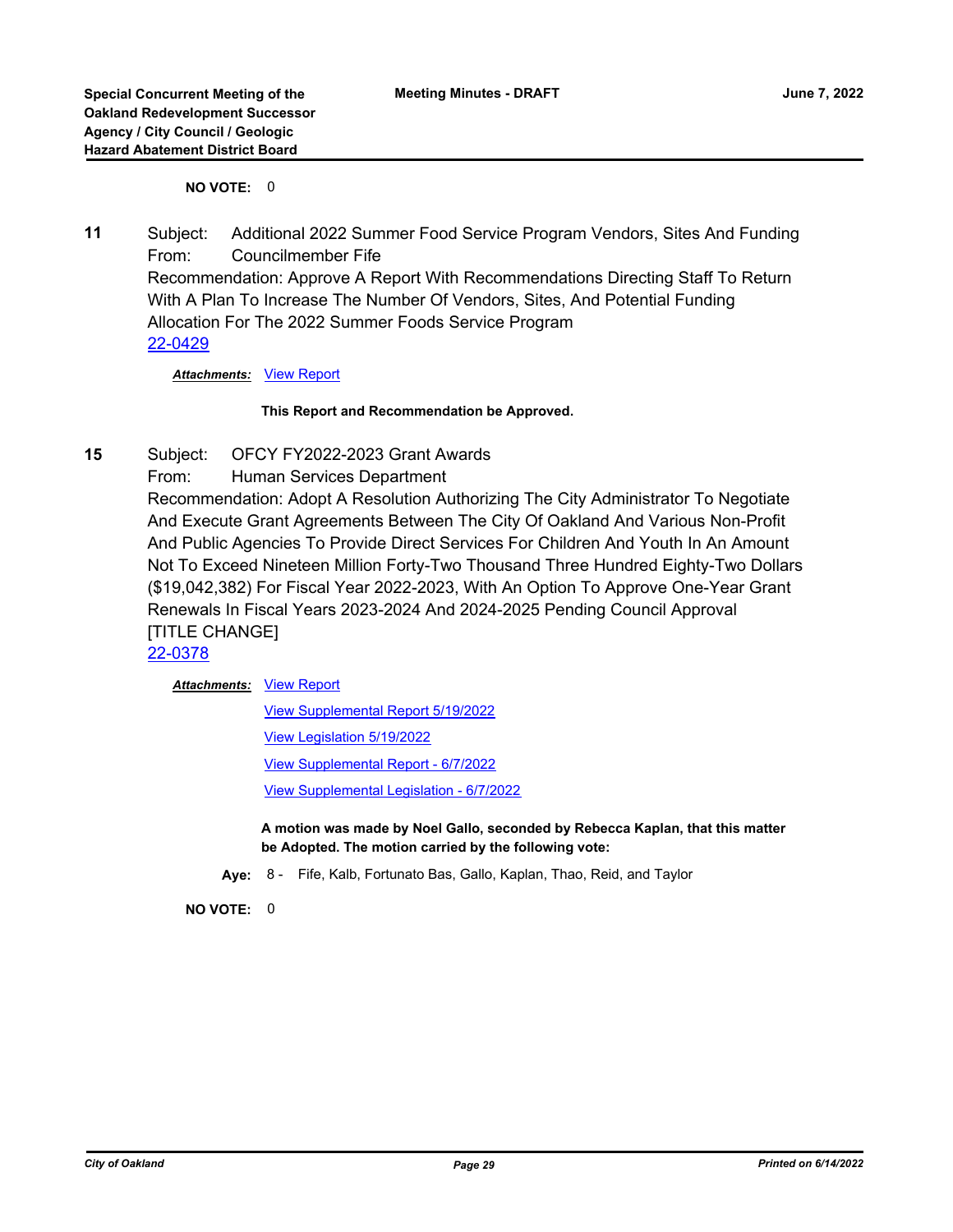**17** Subject: Endorsing Community-Wide Home Together Plan From: Human Services Department Recommendation: Adopt A Resolution Endorsing The Home Together 2026 Implementation Plan, A Community-Wide Plan For Alameda County, Which Lays Out The Goals, Strategies, And Investments Needed To Dramatically Reduce Homelessness And Reduce Racial Disparities In The Homeless Population By 2026 [22-0431](http://oakland.legistar.com/gateway.aspx?m=l&id=/matter.aspx?key=33352)

**Attachments: [View Report](http://oakland.legistar.com/gateway.aspx?M=F&ID=0ee0cfb9-fc1e-4c9f-9887-31c60c5ab94c.pdf)** 

[View Legislation](http://oakland.legistar.com/gateway.aspx?M=F&ID=3bf4ae45-79ba-4adc-b321-c7b4a1c32525.PDF)

**A motion was made by Loren Taylor, seconded by Rebecca Kaplan, that this matter be Adopted. The motion carried by the following vote:**

- **Aye:** 7 Fife, Kalb, Fortunato Bas, Gallo, Kaplan, Reid, and Taylor
- Absent: 1 Thao

**NO VOTE:** 0

- **18** Subject: Oakland HHAP-3 Application/ Local Action Plan
	- From: Human Services Department

Recommendation: Receive An Informational Report On The City's Homeless Housing Assistance And Prevention Three (HHAP-3) Application For State Funding Which Includes Countywide System Performance Goals And The Oakland Local Action Plan For FY 2022-23 Homelessness Funding Reflecting The Countywide Home Together Plan And Equity Systems Modeling

# [22-0430](http://oakland.legistar.com/gateway.aspx?m=l&id=/matter.aspx?key=33351)

**Attachments: [View Report](http://oakland.legistar.com/gateway.aspx?M=F&ID=c3b043e2-96af-4ba6-ba72-a7fd445f9309.pdf)** 

[View Attachment A](http://oakland.legistar.com/gateway.aspx?M=F&ID=28ca1ee8-6eba-4155-9849-3c996ae22f36.pdf)

**A motion was made by Noel Gallo, seconded by Treva Reid, that this matter be Received and Filed. The motion carried by the following vote:**

- **Aye:** 7 Kalb, Fortunato Bas, Gallo, Kaplan, Thao, Reid, and Taylor
- Absent: 1 Fife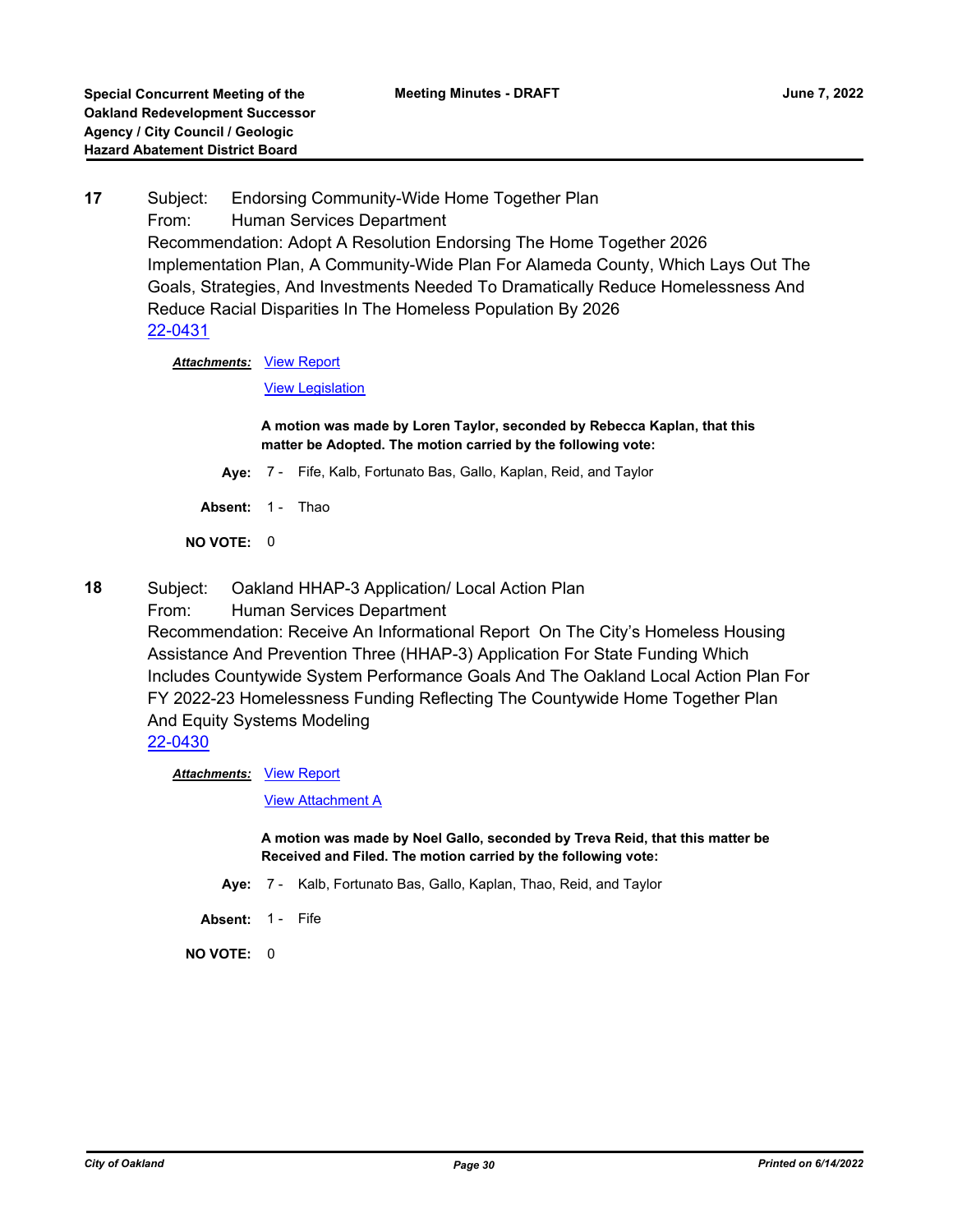# **13** Subject: HHAP And Measure Q Homelessness Funding Report FY 2022-2023 From: Human Services Department Recommendation: Adopt The Following Pieces Of Legislation:

1) A Resolution: (1) Awarding Grant Agreements And Professional Services Agreements To The Homeless Service Providers Identified In Tables 1 And 2 For Fiscal Year (FY) 2022-2023 Using State Of California Homeless, Housing, Assistance And Prevention (HHAP) Funds And Local Measure Q Funding; And

(2) Awarding Professional Services Agreements To Two Consultants Identified In Tables 1 And 2 To Support Homeless Services Providers For FY 2022-2024 Using HHAP Funds And Local Measure Q Funds; And

(3) Authorizing The City Administrator To Move Measure Q And HHAP Funding Between The Above Agreements, If Needed, To Ensure Timely Spend Down Of Time Limited Funds, Subject To Any Applicable Funding Regulations And Requirements; And

(4) Authorizing Payments In The Amount Of Up To \$40,000 Per Year For FY 2022-2023 And FY 2023-2024 To Lease The Matilda Cleveland Family Transitional Housing Program Building, Located At 8314 Macarthur Blvd, From Hope Housing Development Corporation And Making California Environmental Quality Act Findings; And [22-0443](http://oakland.legistar.com/gateway.aspx?m=l&id=/matter.aspx?key=33364)

#### **Attachments: [View Report](http://oakland.legistar.com/gateway.aspx?M=F&ID=862853c1-14ea-400e-a13c-29b5ec695b90.pdf)**

[View Supplemental Report - 6/7/2022](http://oakland.legistar.com/gateway.aspx?M=F&ID=0ecf3c83-6cf3-49e5-908c-b5457dfa3077.pdf)

[View Supplemental Legislation - 6/7/2022](http://oakland.legistar.com/gateway.aspx?M=F&ID=8a01c4ca-e178-414f-bb04-4a8acdcb0510.PDF)

 *The Council adopted as amended with direction to direct the City Administrator to return with a resolution establishing an evaluation policy and procedures for homeless services providers requiring:*

*• providers to submit reports that include results of meeting prior agreement deliverables, metrics on service delivery, metrics on housing placements, client compliance with program agreements, outcomes in addressing safety and security concerns, plans to address outstanding construction issues and general site maintenance, and other information regarding the safety, dignity and well-being of clients.*

*• The City Administrator to utilize information from these reports and input from Council offices to develop new agreements, including scope of work, performance metrics, timelines for evaluation, and grounds for termination.*

*• The City Administrator to conduct evaluations at least on a quarterly basis to ensure fulfillment of responsibilities and success of programs.*

*• The City Administrator, upon publication of Part II of the Homelessness Audit by the City Auditor, to provide a written review and assessment of the audit findings with a plan, timeline and budget for implementing improvements to be led by the Homeless Administrator. Such report shall be scheduled for a public hearing no later than October 31, 2022, with annual reports thereafter*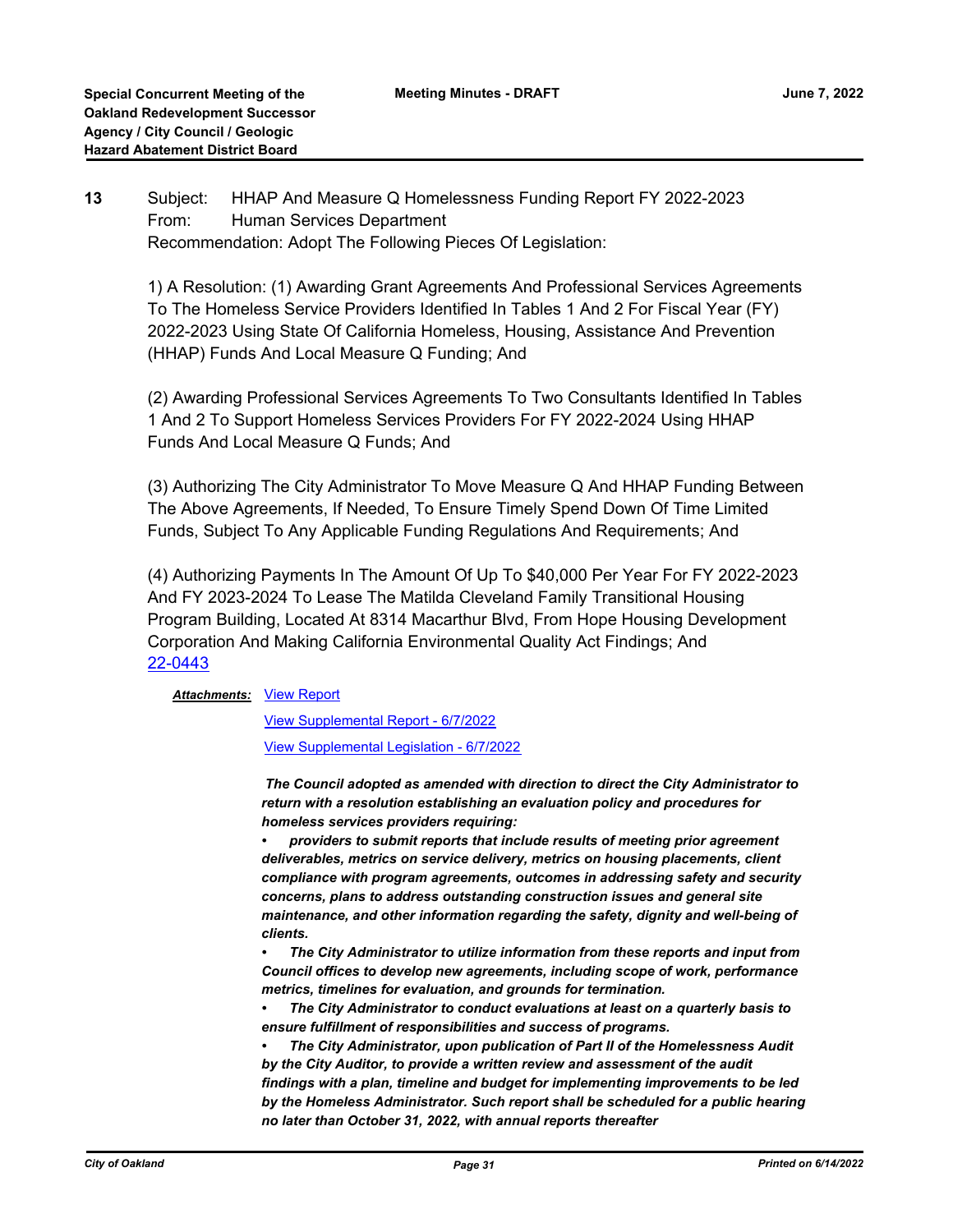**Special Concurrent Meeting of the Concurrent Meeting Minutes - DRAFT Concurrent Meeting of the June 7, 2022 Oakland Redevelopment Successor Agency / City Council / Geologic Hazard Abatement District Board**

> *1st RESOLVED: That the City Council authorizes the City Administrator or designee to execute the following grants and professional services agreements for homeless intervention services in an amount not to exceed the specified amount for July 1, 2022 through June 30, 2023 in Table 1a below using accepted and appropriated HHAP funds, subject to any applicable funding regulations and requirements, provided that the agreements include scope of work, performance metrics, and timelines for evaluation for the homeless service providers, and that the City Administrator or designee must terminate or may not extend the agreements following an initial six-month period unless the City Administrator or designee makes a determination that the service provider has met the conditions included in their agreement; and be it*

> *3rd FURTHER RESOLVED: That the City Council awards authorizes the City Administrator or designee to execute the following grants and professional services agreements for homeless intervention services in an amount not to exceed the specified amount for July 1, 2022 through June 30, 2023 in Table 2a below using appropriated Measure Q funds, subject to any applicable funding regulations and requirements, provided that the agreements include scope of work, performance metrics, and timelines for evaluation for the homeless service providers, and that the City Administrator or designee must terminate or may not extend the agreements following an initial six-month period unless the City Administrator or designee makes a determination that the service provider has met the conditions included in their agreement; and be it*

**A motion was made by Nikki Fortunato Bas, seconded by Rebecca Kaplan, that this matter be Adopted as Amended. The motion carried by the following vote:**

**Aye:** 8 - Fife, Kalb, Fortunato Bas, Gallo, Kaplan, Thao, Reid, and Taylor

**NO VOTE:** 0

2) A Resolution Waiving The Local/Small Local Enterprise Business Requirement And Awarding Professional Service Agreements To Four (4) Providers Identified In Table 1 For The Provision Of Hygiene Services At Homeless Encampments And Other Program Sites In An Amount Not To Exceed \$750,000 Per Service Provider And Not To Exceed \$3,000,000 Total For Fiscal Year (FY) 2022-23 Using General Purpose Funds And State Of California Homeless, Housing, Assistance And Prevention (HHAP) Funds [TITLE CHANGE]

[22-0444](http://oakland.legistar.com/gateway.aspx?m=l&id=/matter.aspx?key=33365)

**Attachments: [View Report](http://oakland.legistar.com/gateway.aspx?M=F&ID=09685917-0cf6-48dc-ad73-0cbbd4c0efc8.pdf)** 

[View Supplemental Legislation - 6/7/2022](http://oakland.legistar.com/gateway.aspx?M=F&ID=c95c153e-5aea-4dc8-955e-010f55591363.PDF)

**A motion was made by Nikki Fortunato Bas, seconded by Rebecca Kaplan, that this matter be Adopted. The motion carried by the following vote:**

**Aye:** 8 - Fife, Kalb, Fortunato Bas, Gallo, Kaplan, Thao, Reid, and Taylor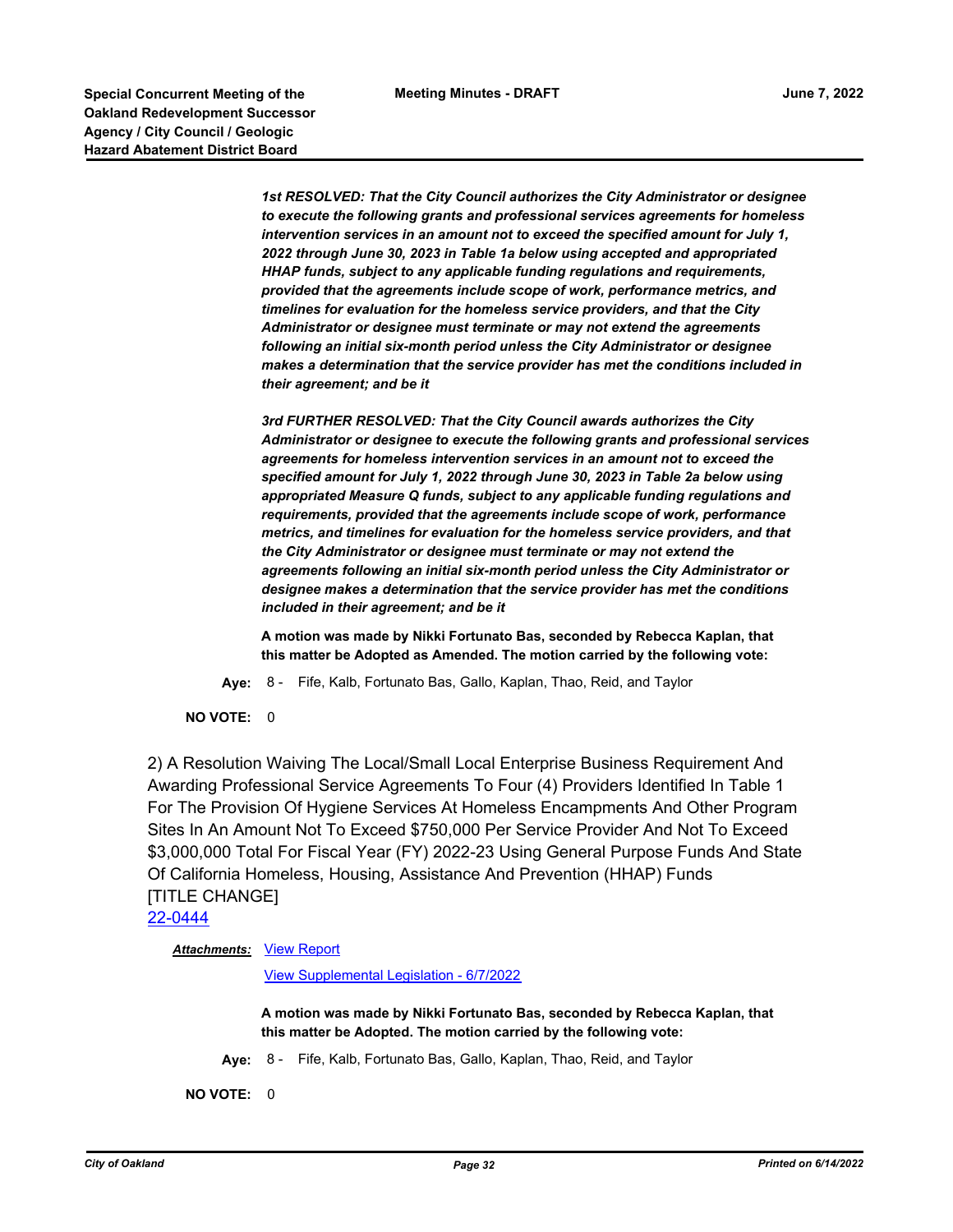**14** Subject: Former Oakland Army Base As A Homeless Intervention Site From: Human Services Department Recommendation: Receive An Informational Report On The Feasibility Of Establishing A Temporary Homeless Intervention Site, To House At Least 1,000 Individuals, At The North Gateway Parcel Located At The Former Oakland Army Base; Including A Fiscal Analysis, Environmental Assessment, Associated Timelines For Standing Up The Site [22-0459](http://oakland.legistar.com/gateway.aspx?m=l&id=/matter.aspx?key=33380)

*Attachments:* [View Report](http://oakland.legistar.com/gateway.aspx?M=F&ID=a7311a96-52a6-4eb4-92f8-67f43bc0371f.pdf)

**A motion was made by Carroll Fife, seconded by Nikki Fortunato Bas, that this matter be Received and Filed. The motion carried by the following vote:**

**Aye:** 8 - Fife, Kalb, Fortunato Bas, Gallo, Kaplan, Thao, Reid, and Taylor

**NO VOTE:** 0

**16** Subject: Resolution Declaring Racism A Public Health Crisis From: City Attorney Barbara J. Parker, City Administrator Edward D. Reiskin, Department Of Race And Equity Director Darlene Flynn, President Pro Tem Sheng Thao, And Councilmembers Carroll Fife, Treva Reid, And Loren Taylor Recommendation: Adopt A Resolution Declaring Racism A Public Health Crisis And Reaffirming The City's Commitment To Advancing Racial Equity By:

(1) Taking Into Account How The City Can Achieve Equity In City Of Oakland, In All Aspects Of City Planning, Policymaking, Laws, Contracting, And Hiring;

(2) Approving A Non-Comprehensive Roadmap Of Next Steps That The City Will Take To Advance Racial Equity And Reduce Alarming Health Disparities In Oakland; And

(3) Providing Funding In The Mid-Cycle Budget For A Data Analyst And Consulting Services In An Amount Not To Exceed \$350,000 To Support The City And The Department Of Race And Equity To Advance Necessary Improvements In Systems For Collecting And Processing Data To Track Performance And Equity Progress [22-0417](http://oakland.legistar.com/gateway.aspx?m=l&id=/matter.aspx?key=33338)

#### **Attachments: [View Report](http://oakland.legistar.com/gateway.aspx?M=F&ID=cc180a06-b33e-4cb1-b0f6-99a796c8437b.pdf)**

[View Legislation](http://oakland.legistar.com/gateway.aspx?M=F&ID=a34bc286-2d62-4e58-b1ac-9eb975e0ac95.PDF)

[View Supplemental Legislation - 6/2/2022](http://oakland.legistar.com/gateway.aspx?M=F&ID=264b61ed-723c-48ab-9df9-e7262806f007.pdf)

**A motion was made by Carroll Fife, seconded by Treva Reid, that this matter be Adopted. The motion carried by the following vote:**

**Aye:** 8 - Fife, Kalb, Fortunato Bas, Gallo, Kaplan, Thao, Reid, and Taylor